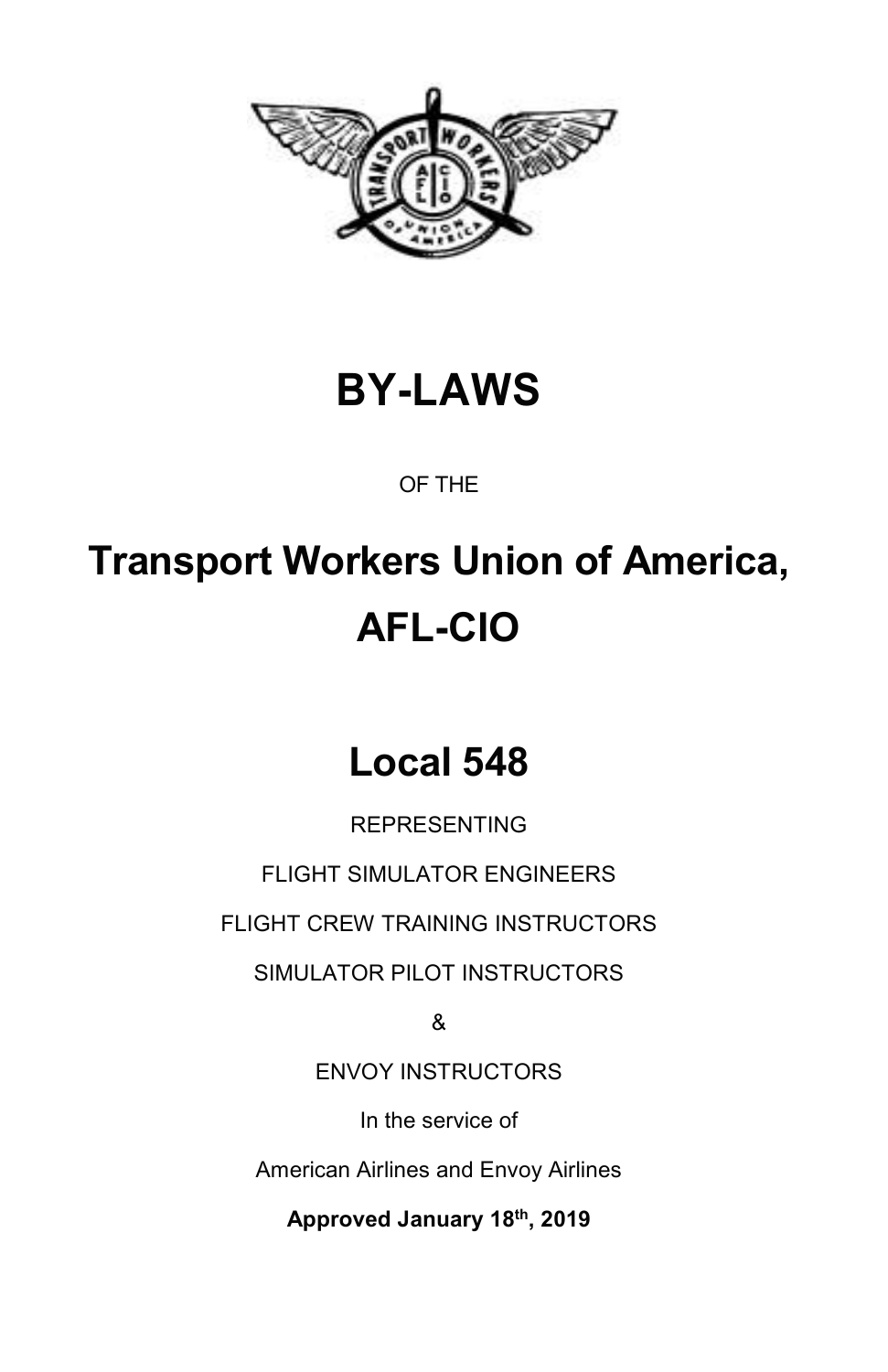#### **PREAMBLE**

Local 548, Transport Workers Union of America, AFL-CIO is a labor organization, established for and dedicated to the welfare, protection and professional interest of Sections that represent Flight Simulator Engineers or FSE and Instructors or FCTI (encompassing Flight Crew Training Instructors, Simulator Pilot Instructors and Envoy Instructors) for aviation organizations with flight operations in private or public sectors.

This Local is pledged to the objectives of constant and unremitting efforts for the preservation and enhancement of all aviation and aerospace professions and specialties, and to increase the safety of the traveling public.

The Local is also dedicated to the principle that all power is derived from the Membership and that this Local will respond with a vigilant, innovative and selfless leadership, selected democratically and cooperating with a loyal, constructive and united Membership, and with the International Union to the benefit of all.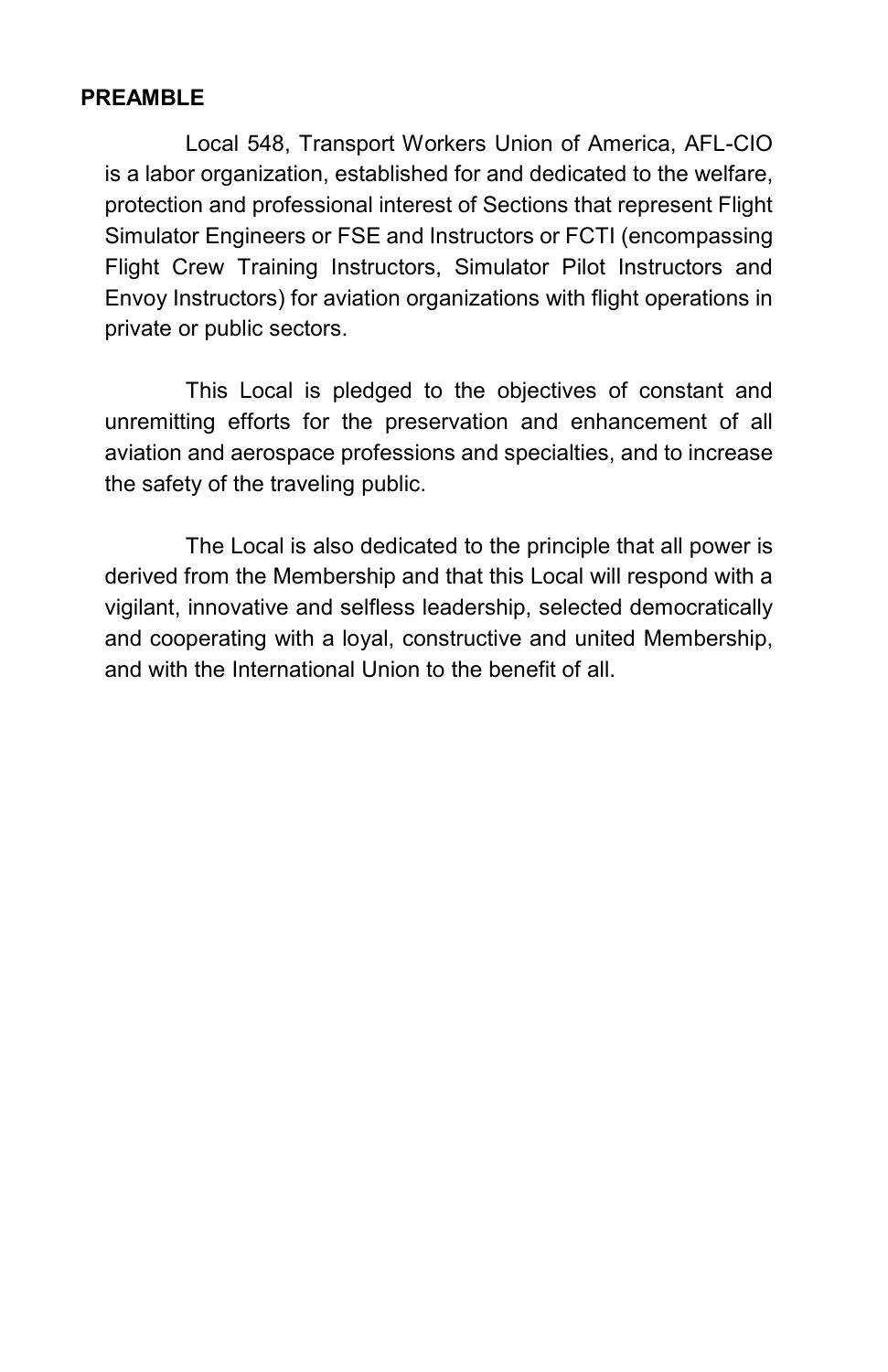#### **ARTICLE 1 - GENERAL**

#### **A. NAME**

This organization will be known as Local 548, Transport Workers Union of America, AFL-CIO and may be referred to hereinafter as "Local" or "Local 548".

# **B. AFFILIATIONS**

This Local may be affiliated with associations, councils or other established entities that are deemed to be in the best interests of the total Membership or any segment thereof in accordance with the International Constitution, and in accord with the policy of the International Executive Council on Local Union affiliations, or with the explicit approval of the International Executive Council.

#### **C. HEADQUARTERS (LOCAL & INTERNATIONAL)**

Reference to "Headquarters" will mean Headquarters of Local 548, Transport Workers Union of America, AFL-CIO. Reference to the "International Headquarters" will mean the International Offices of the Transport Workers Union of America, AFL-CIO, Washington, D.C.

#### **D. CONFLICTS WITH THE INTERNATIONAL CONSTITUTION**

In the event of a conflict between these By-Laws and the International Constitution, the International Constitution shall govern.

#### **E. OFFICIAL SEAL**

The Official seal of this Local is as established in Article XIV, Section 2, of the International Constitution.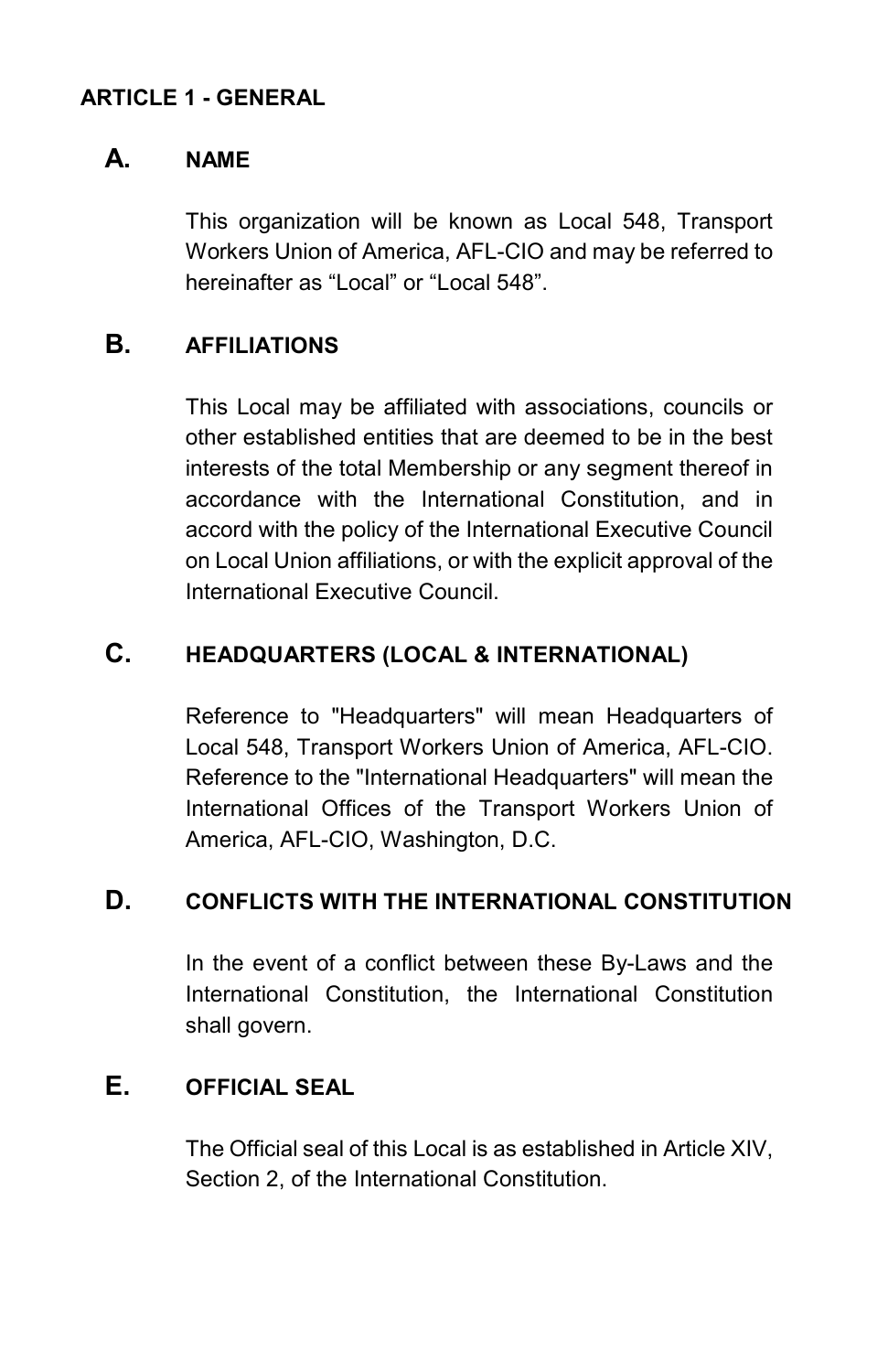#### **ARTICLE 2 - OBJECTIVES**

#### **A. GOALS**

The objectives of the Local will be to act as an effective instrument in improving the working conditions, wage scales, work cycles and schedules, retirement plans, job security and all other benefits that should rightfully accrue to all Members, individually or collectively, according to the nature of the profession or specialty being represented.

#### **B. INTERNAL COMMITTEES AND REPRESENTATIVES**

The Local may establish internal committees, special representatives or any other structure to oversee and promote the interests of each profession or specialty which it represents. The Local may have representative(s) participate as needed on Committees of the Transport Workers Union International, Air Transport Division, Committee on Political Education, various Governmental and Regulatory agencies, Federal, State and Local Government Bodies, International Civil Aviation Organizations, AFL-CIO Departments or Affiliates, or any other organization necessary to advance the Membership.

All such committees or representatives will serve on a volunteer basis (except for expenses specifically authorized by the Local Executive Board), and will report to the President and Local Executive Board, and will make no commitments or statements other than those within parameters defined by the Local Executive Board. Representatives and members of committees established under this Article will be made by appointment of the Local Executive Board.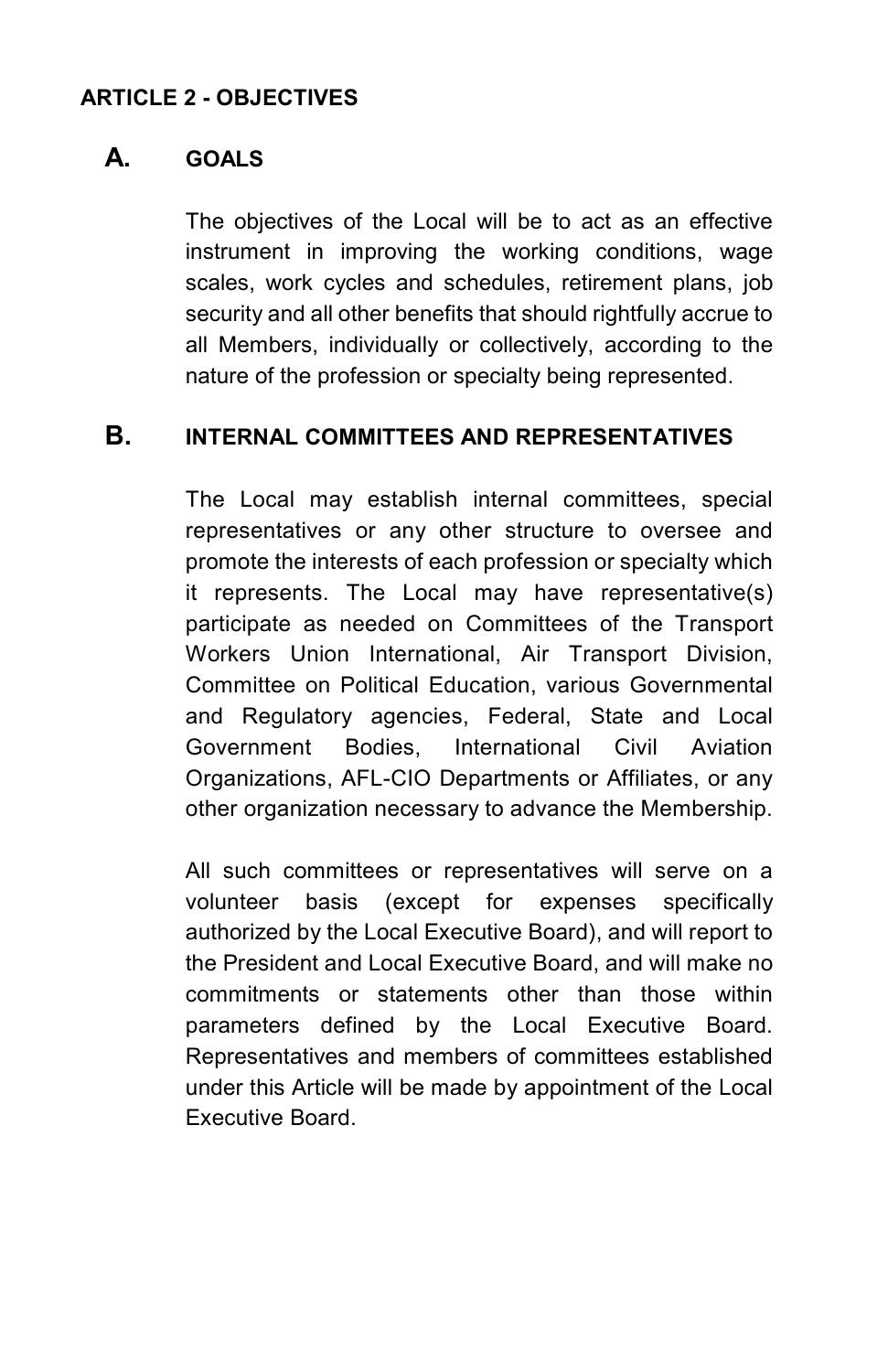### **C. DISCRIMINATION**

There will be no discrimination or disparity of effort in the exercise of pursuing the professional objectives of any represented person, profession, specialty or section. There will be no discrimination in any manner that may come within the purview of this Local regarding veteran's status, race, color, creed, gender, sexual orientation, or national origin. The words he, him and his are used in the generic sense when they appear in these By-Laws, and refer to both male and female Members.

### **D. LEGISLATIVE OR REGULATORY ACTIVITIES**

This Local will participate to the fullest extent possible in all proposed legislative or regulatory activities affecting the Membership in coordination with the International and the Legislative Director.

# **E . G R O W T H**

Recognizing rapid and fundamental changes in technology and functional responsibilities in the aerospace field, it will be the objectives of the Local to anticipate and act to further the interests of the Membership. The Local shall also invite to affiliate with this Local all persons working in the field of aviation, aerospace, or transportation (subject to the policies of the Local Executive Board, the Constitution of the Transport Workers Union International, and the AFL-CIO, each as amended).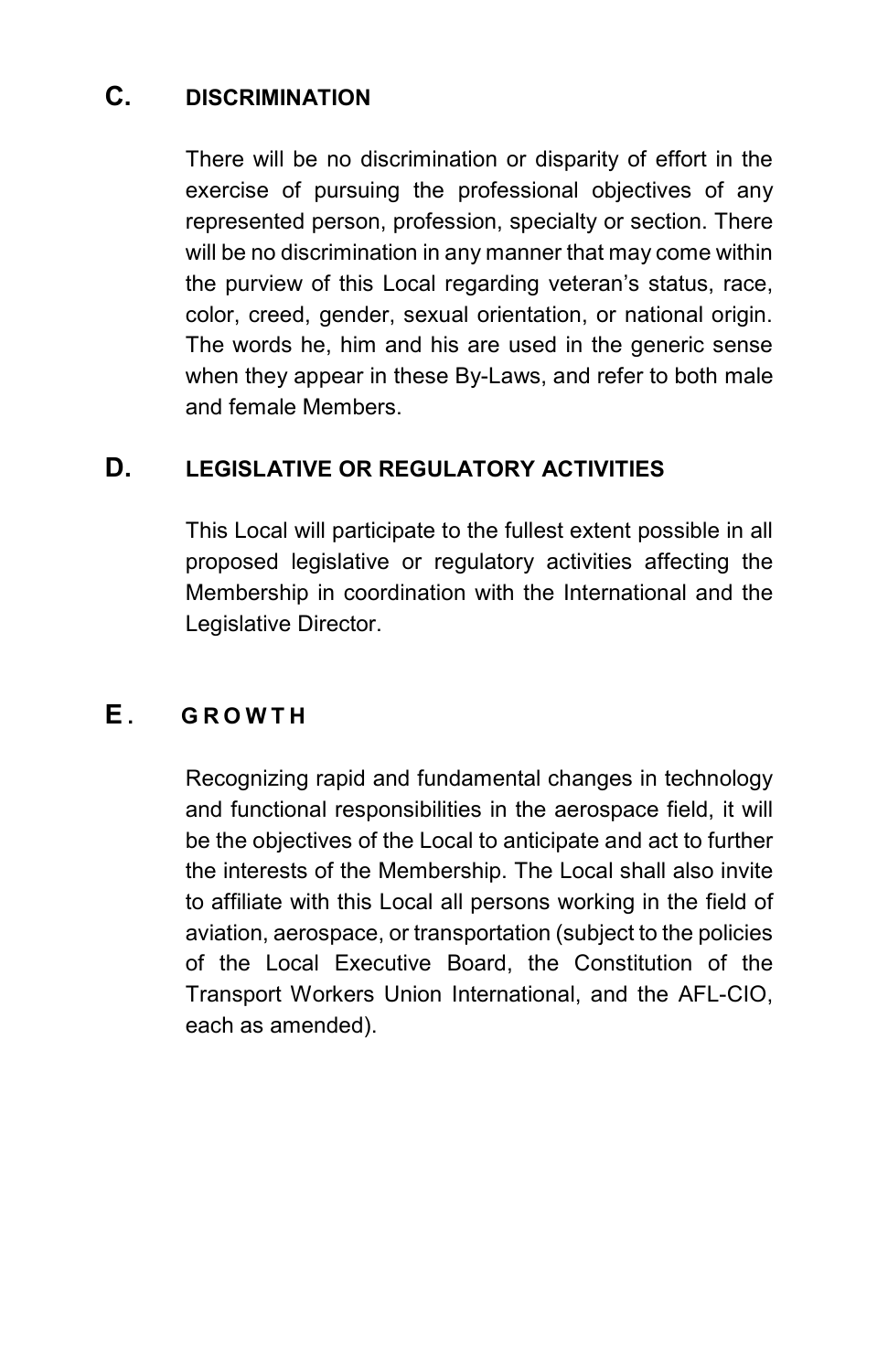#### **ARTICLE 3 - MEMBERSHIP**

#### **A. CONDUCT**

No Member will perform his duties in such a manner as to place an unfair burden on his fellow workers or as to bring discredit to this Local. No Member will make known the internal affairs of this Local to non-Members or to those negotiating against the Local in collective bargaining discussions.

#### **B. COLLECTIONS**

No Member will make a collection in the name of the Local regardless of its purpose, without the prior approval of the Local Executive Board.

#### **C. CHANGE OF ADDRESS**

It will be the responsibility of each Member to notify the Local Executive Board in writing, in advance of any change of their mailing address (or email address when applicable). If a Member's mailing address (or email address) is no longer valid, neither the Local nor the International shall be held responsible for that Member's lack of receipt of correspondence, notices, or ballots mailed to the expired address.

#### **D. AUTHORITY**

All power and authority originates with the Membership of this Local as defined in the International Constitution, subject to the provisions of these By-Laws, the International Constitution and the decisions of the International Conventions. Election of Local Officers and Local Executive Board Members is subject to the International Constitution and the procedures set forth therein.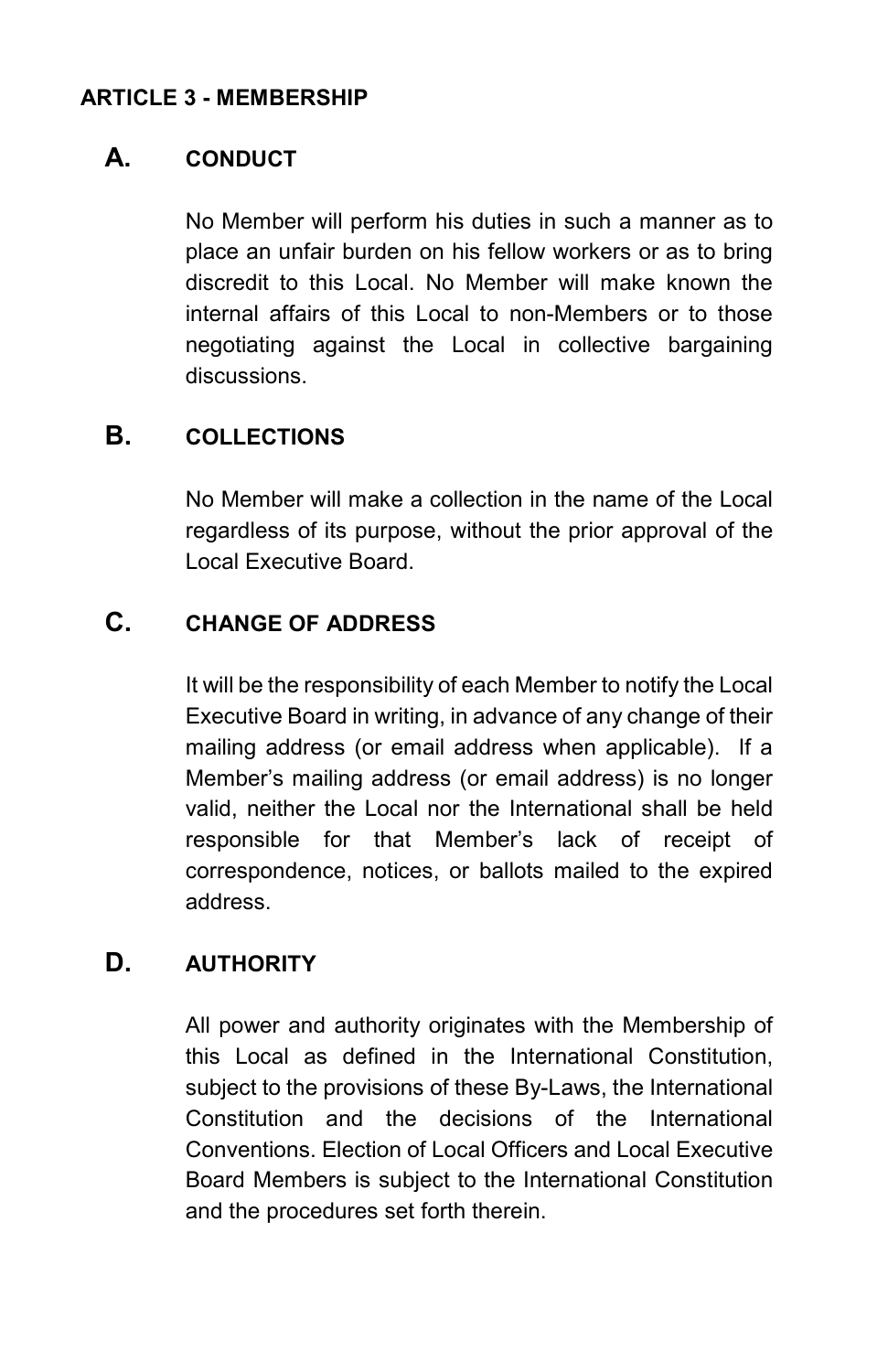The Transport Workers Union shall be the sole bargaining agent of Local 548. No Member or Members of the Local shall negotiate or confer with any management or agents thereof, without due authority, on matters pertaining to rates of pay, wages, hours of employment, or working conditions without due authority from the International Union.

# **E. REAPPLYING FOR MEMBERSHIP**

Any person who reapplies for membership after having had his name removed from any Local 548 seniority list will be subject to all rules applicable to a new Member.

# **F. INITIATION FEES**

Employees in the service of any company, private, public or quasi-public, under a TWU contract within the jurisdiction of Local 548 will pay an initiation fee of fifteen dollars (\$15.00) so long as that fee is not disallowed by the International Constitution.

Any current Members, in good standing of any sections or divisions of other TWU Locals who may become covered by this Local, will be exempt from payment of initiation fees upon presentation of credentials in accordance with the International Constitution. Any member of former Locals 541 and 544 shall be exempt from payment of initiation fees.

# **G. ASSESSMENTS**

The Local Executive Board shall have the authority to levy Assessments as needed to maintain appropriate financial levels of the Local; any such assessment must be approved in advance by a majority vote of the Membership.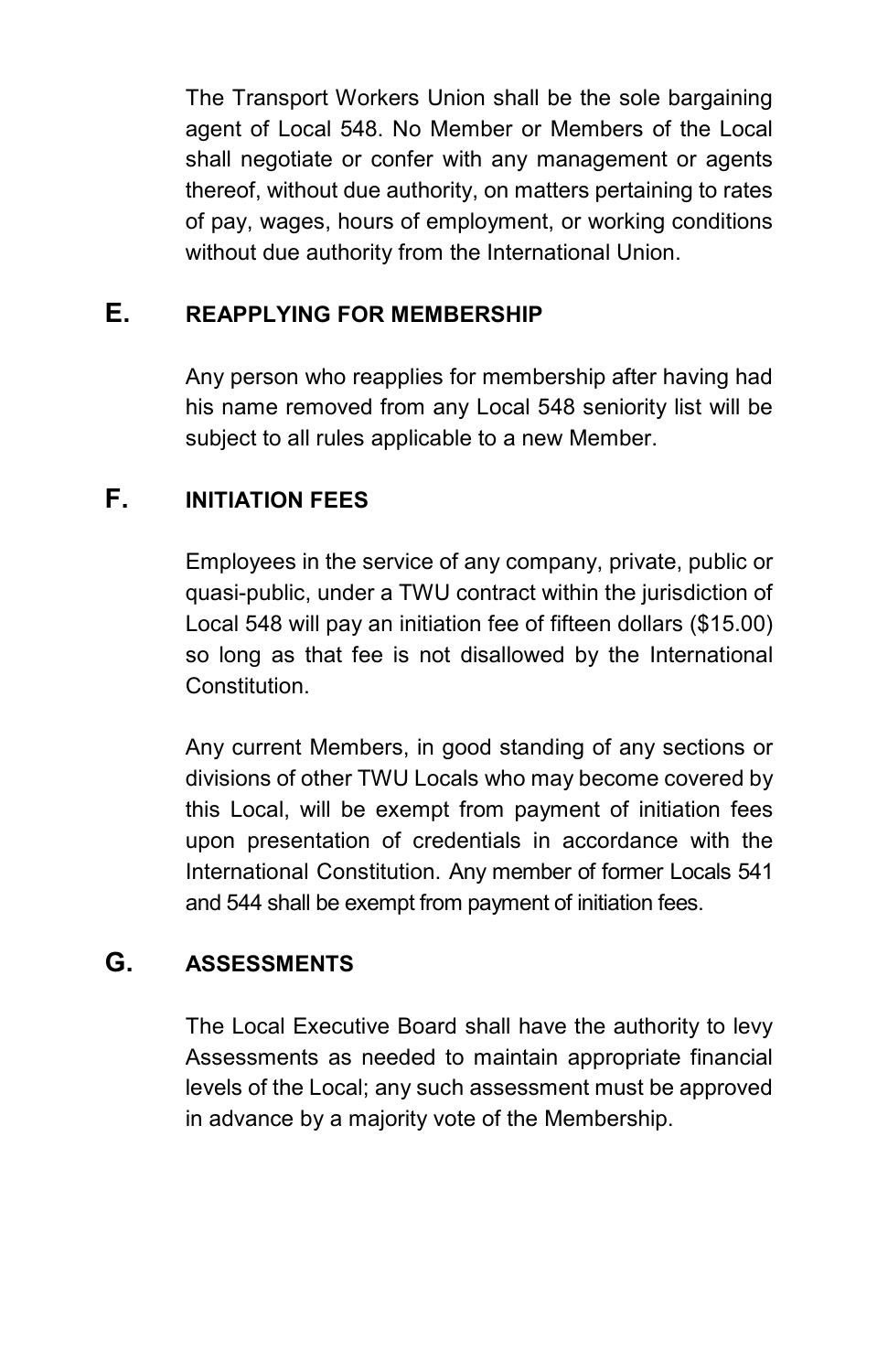# **H. DUES**

The Local dues for active Members shall be at a rate of two (2) times the hourly wage rate per month. For Members on a monthly pay base, the hourly wage rate shall be calculated by dividing the monthly pay by 173.3.

Local dues for those Retirees who wish to retain membership shall be at a rate of two (2) times their hourly wage rate per month based on their wage rate at the time of their retirement.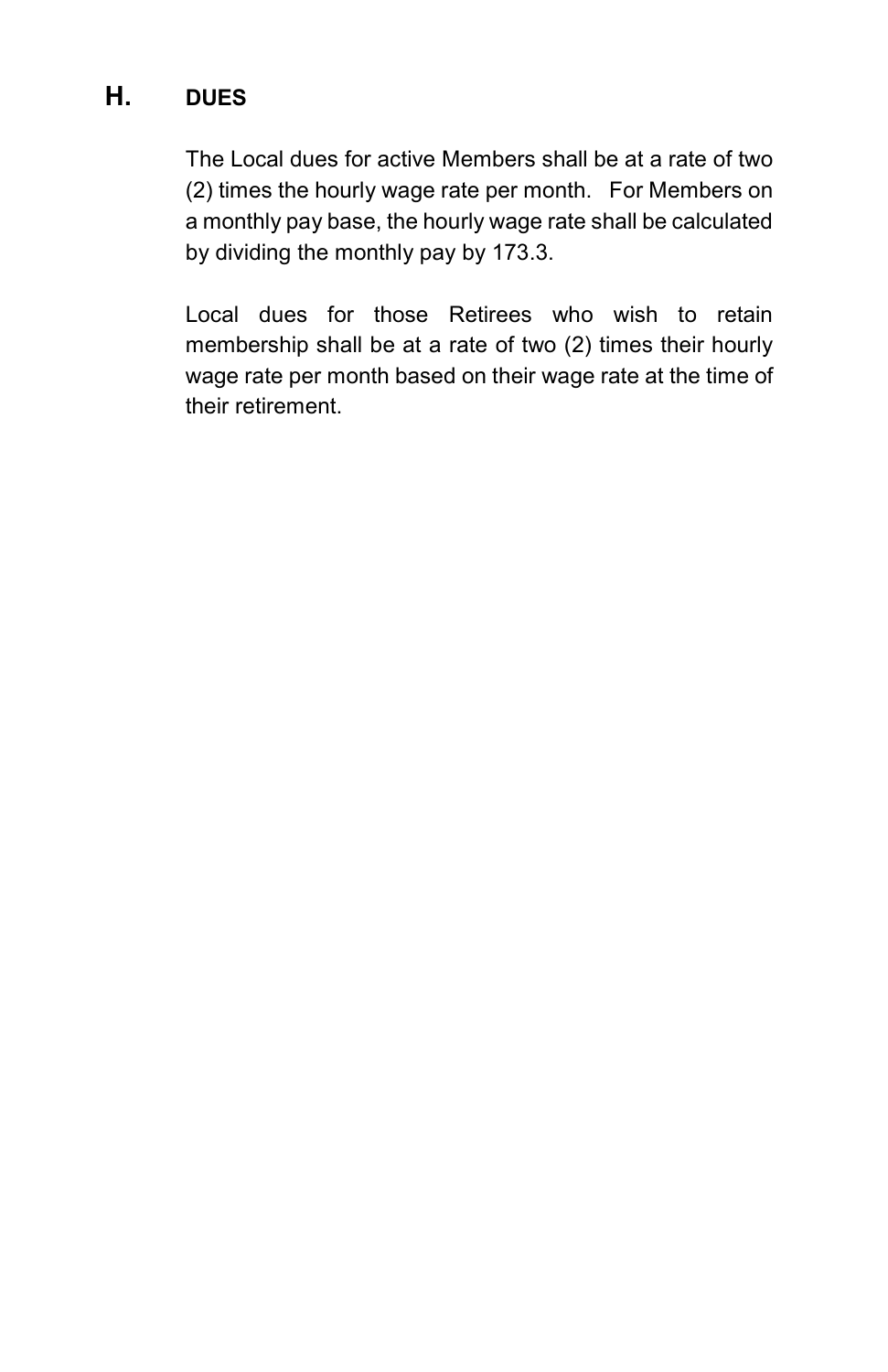#### **ARTICLE 4 - STRUCTURE**

#### **A. LOCAL OFFICERS**

The Local Officers will be a President, a Vice President Flight Simulator Engineer CLT (FSE-CLT), a Vice President Flight Simulator Engineer DFW (FSE-DFW), a Vice President Instructor CLT (INST-CLT), a Vice President Instructor DFW (INST-DFW), a Financial Secretary-Treasurer, and a Recording Secretary. Each Officer is expected to enforce the provisions of the International Constitution and these By-Laws, and be aware of their contents and revisions.

#### **B. LOCAL EXECUTIVE BOARD**

The Local Executive Board will consist of the President, the four Vice Presidents noted above, Financial Secretary-Treasurer, Recording Secretary and Executive Board Members-at-Large as determined under Article XIV, Section 8 of the International Constitution.

# **C. PRESIDENT**

The President will preside at all Membership, Local Executive Board, and any other Special meetings of the Local. The President will attend all Air Transport Division President's Council and other meetings, Local Negotiations and International Conventions. He shall countersign all checks issued by the Financial Secretary-Treasurer against the accounts of Local 548 as authorized by the Executive Board or General Membership. The President will have all the duties and powers enumerated in Article XVI of the International Constitution.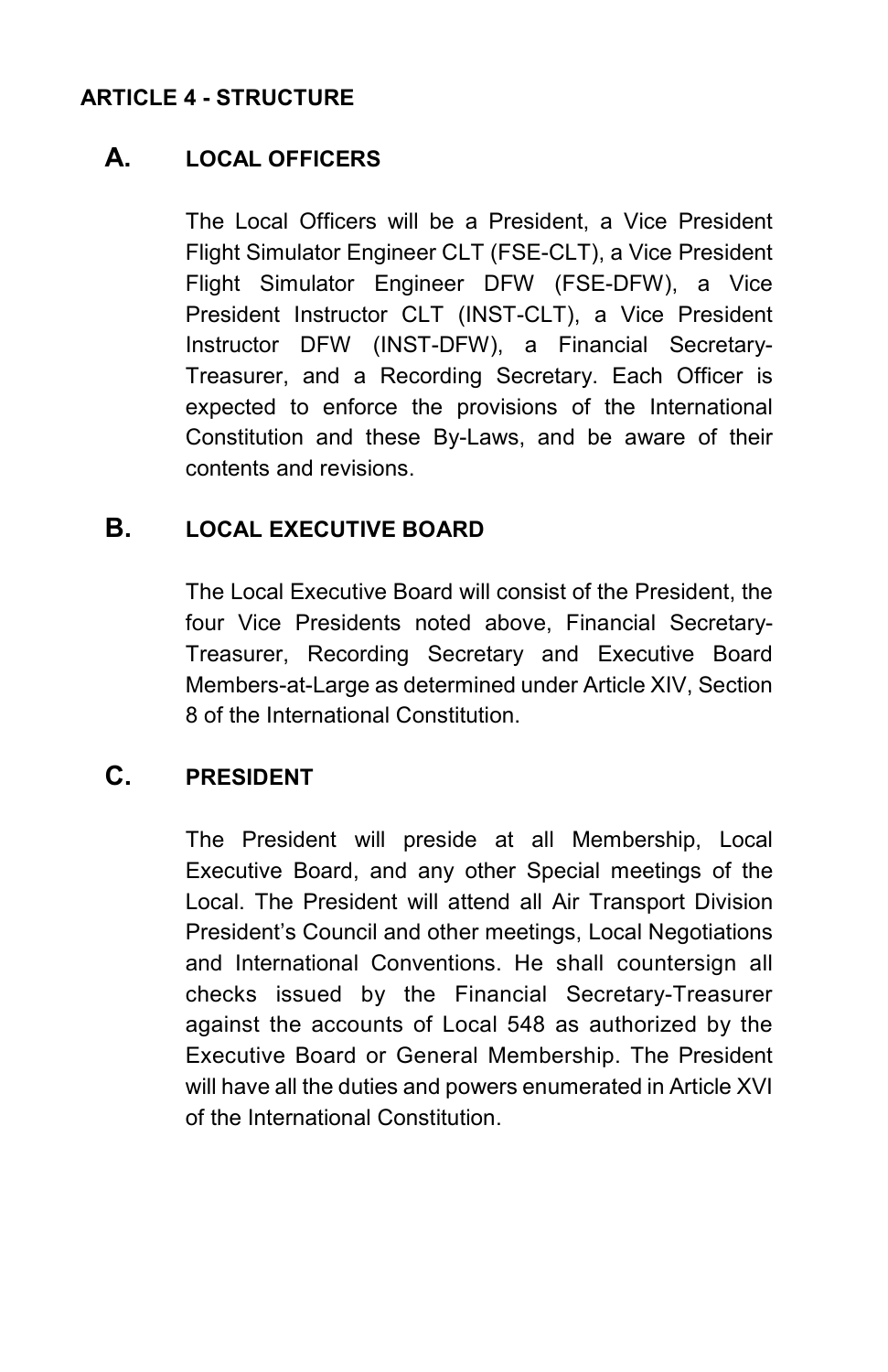# **D. VICE PRESIDENTS**

The four Vice Presidents shall assist the President in the discharge of his duties in such manner and extent as the President will determine in accordance with the International Constitution and these By-Laws. Each Vice President will serve as a member of the Grievance Committee and Negotiations Committee for their respective Section (FSE and INST). The Committees shall decide which Vice President shall serve as Chairman for each respective Section Committee (FSE and INST). Each Vice President shall serve as Chair for their respective Section meetings on a rotating basis. Each Vice President may also serve as the Base Section Chair for their respective Section and Base. The Vice Presidents in carrying out their duties (including making any appointments) will consult and work with the other Vice President from their respective Section. The four Vice Presidents will have all the duties and powers enumerated in Article XVI of the International Constitution.

# **E. BASE SECTION CHAIR**

Each Base Section (individual Class and Craft at each Base) may be represented by a Base Section Chair. Each Base Section Chair shall have primary responsibility to serve in the role as a Steward and shall be responsible for filing and processing of grievances with the Company. Each Base Section Chair shall be responsible for recording the minutes of all meetings with Members and management, within his Section. Each Base Section Chair shall perform all duties within their Section and Base as assigned by the President and by the Local Executive Board. Each Base Section Chair shall be appointed by the Vice President (from their respective Section and Base) from within the Membership in good standing within their Class and Craft in each Base as necessary.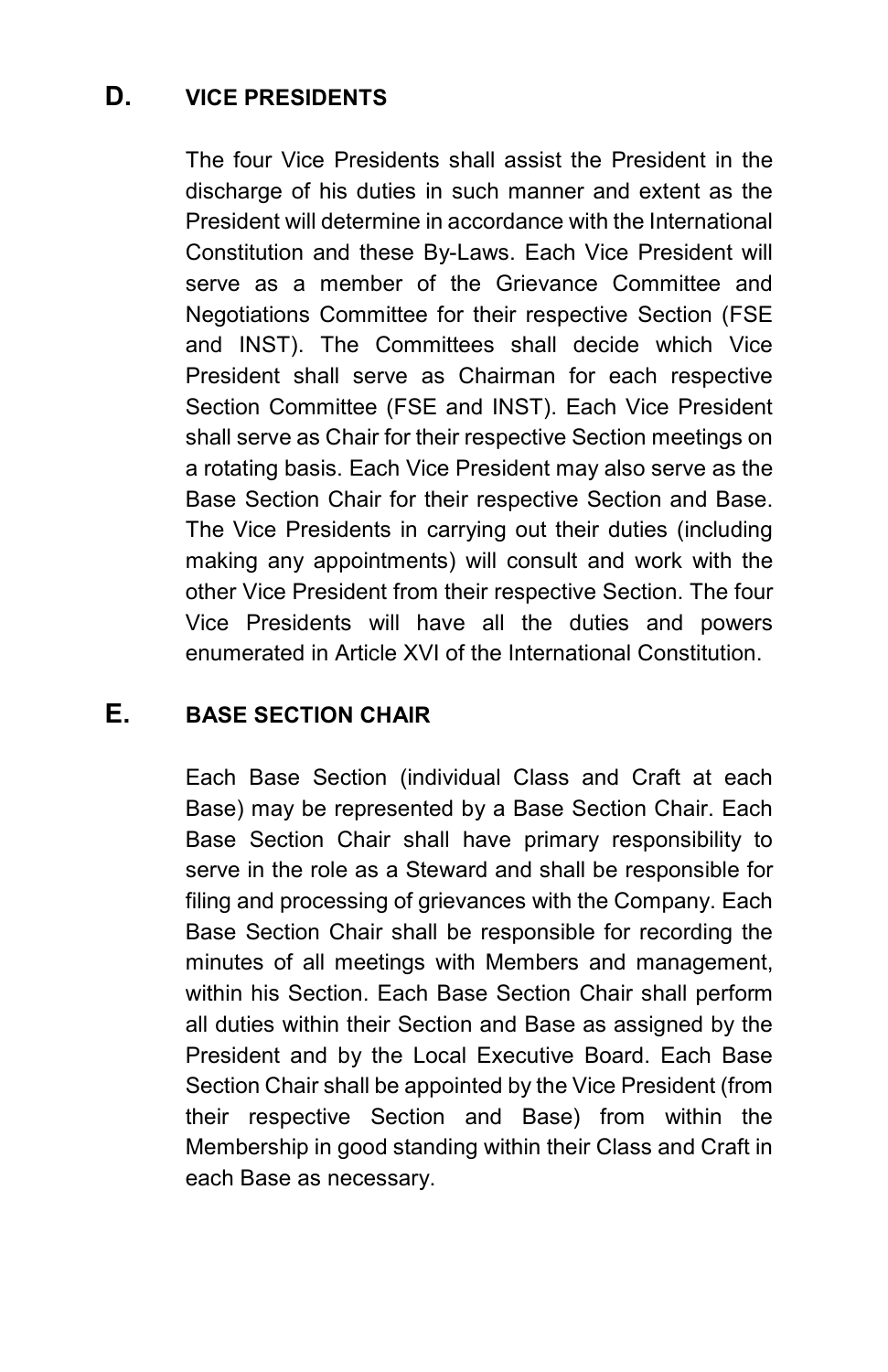# **F. FINANCIAL SECRETARY-TREASURER**

The Financial Secretary-Treasurer will receive all monies paid into the Local Union and perform all duties as set forth in Article XVI of the International Constitution. The Financial Secretary-Treasurer shall be responsible for filing of Federal Reports, and will be responsible for maintaining all financial records of the Local. The Financial Secretary-Treasurer will perform other such duties as assigned by the President or Local Executive Board and as required by the International Constitution.

# **G. RECORDING SECRETARY**

The Recording Secretary will perform all duties as set forth in Article XVI of the International Constitution. The Recording Secretary shall be responsible for posting of all notices on the Local website and bulletin boards and for keeping minutes and any other records of all meetings (General Membership, Special and Local Executive Board). He shall issue the call for all meetings. The Recording Secretary will perform other such duties as assigned by the President, Local Executive Board and as required by the International Constitution.

#### **H. EXECUTIVE BOARD MEMBER-AT-LARGE**

Any Executive Board Members-At-Large shall attend Local Executive Board meetings and shall perform all duties assigned by the Local President, the Local Executive Board and as required by the International Constitution. The Executive Board Members-At-Large shall be elected from the entire Membership in good standing.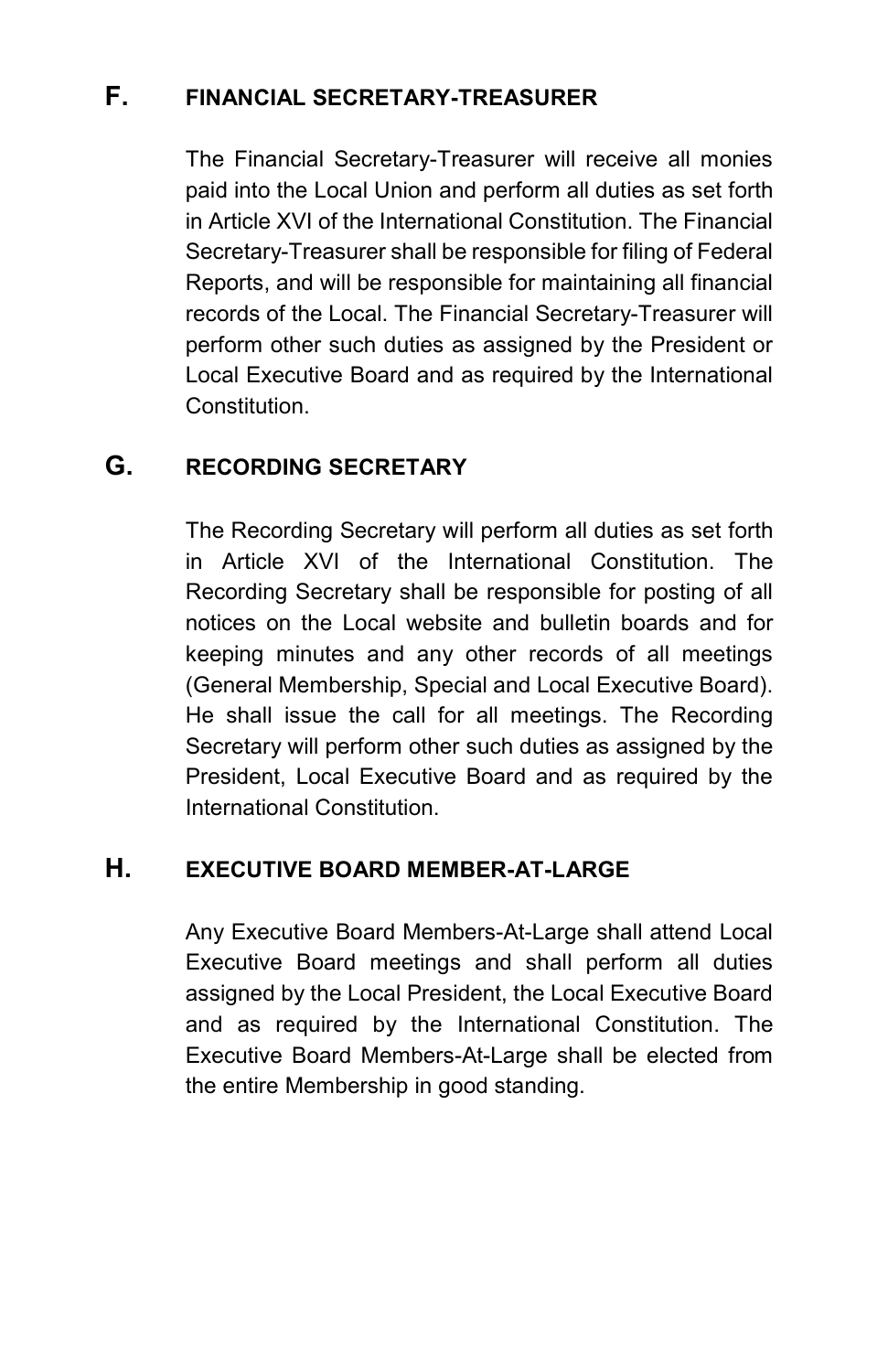#### **ARTICLE 5 - ELECTIONS AND MEETINGS**

# **A. ELECTIONS**

Local Officers and Executive Board Members-At-Large will be elected by secret ballot and will serve concurrent terms of office. The term of office for all elected officers will be three (3) years.

The President, Recording Secretary, Financial Secretary-Treasurer and any Executive Board Members-At-Large will be elected from the Local Membership at large. The Vice Presidents will be elected from their respective Sections and Bases of the Local.

Installation of Local Officers and Executive Board Members-At-Large will take place as soon as possible following the counting of ballots.

# **B. ELECTION COMMITTEE**

Following the initial Local election and at least one month prior to accepting nominations for any office or position, the Local Executive Board will appoint the Members of the Election Committee and, within two business days following this appointment, will provide the names to the Recording Secretary who shall as soon as practicable post the names of the Election Committee Members in all work places and on the Local website. The Election Committee shall consist of four (4) Members in good standing, one (1) each from the FSE Section DFW, and FSE Section CLT. Also, one (1) each Instructor Section DFW and Instructor Section CLT.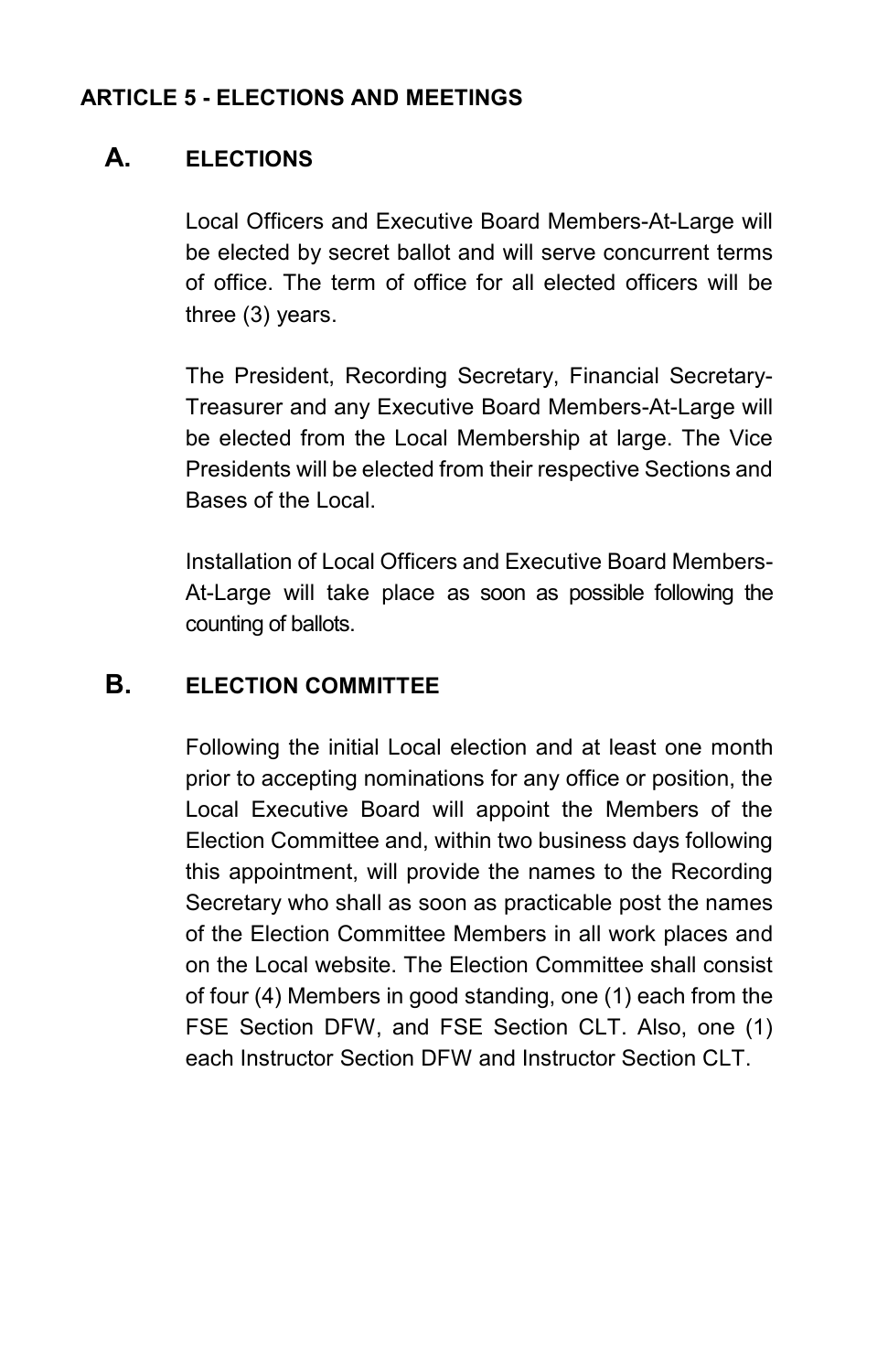The Labor-Management Reporting and Disclosure Act of 1959, as amended (LMRDA), establish certain rights for union Members and contain provisions to insure union democracy and financial integrity. Title IV of the LMRDA sets forth basic democratic procedures which must be followed in conducting officer elections. The Election Committee shall follow these guidelines to establish and adopt Campaign and Election Rules.

The Election Committee shall be guided by three principles:

- Be fair and impartial, treating all candidates equally and avoiding any acts of favoritism or even the appearance of favoritism, maintaining a businesslike relationship with all candidates.
- Follow the election provisions of the International Constitution and these By-Laws as long as they are not inconsistent with Federal Law.
- Uphold American democratic traditions by protecting the right of every eligible Member to nominate candidates, run for office, and vote by secret ballot for Officers.

The Election Committee will accept, confirm, and publish nominations and distribute, receive and count ballots. Voting may be performed by electronic means.

The Election Committee shall adopt rules and provide forms and ballots for the conduct of nominations and elections, shall receive and count ballots, and shall receive and rule on any election disputes, all subject to approval of the Executive Board and appropriate provisions of the International Constitution and Local By-Laws. The Election Committee shall also report election results to the Recording Secretary who shall then post the official election results on the workplace bulletin boards and on the Local website. The election shall be conducted in accordance with the International Constitution and Federal Law.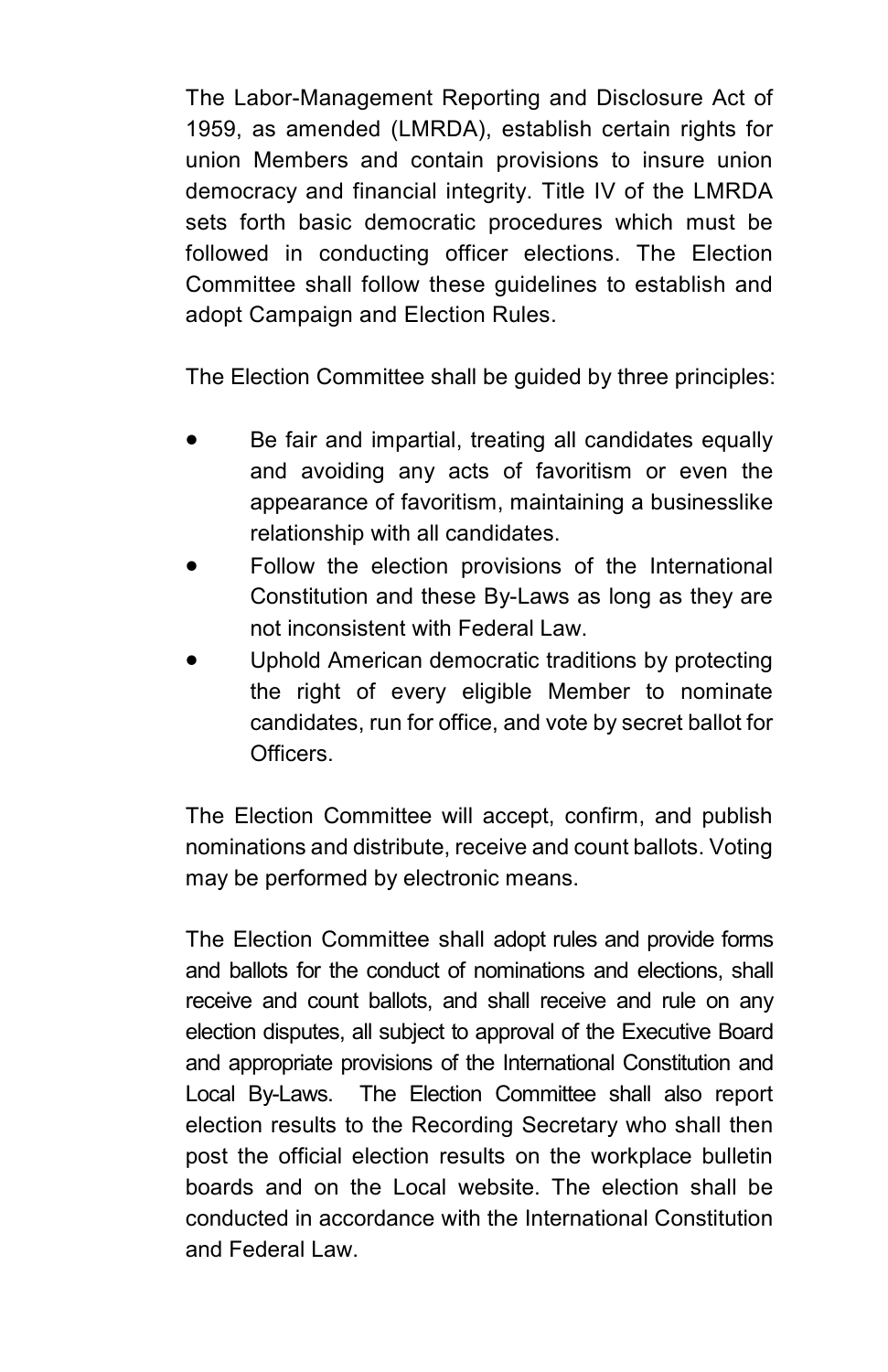# **C. NOMINATIONS**

Any Local 548 Member in good standing may nominate Members for the office of President, Financial Secretary-Treasurer, Recording Secretary and Executive Board Member-At-Large.

Any Local 548 FSE Member in good standing from the CLT work area may nominate Members for Vice President FSE-CLT.

Any Local 548 Instructor Member in good standing from the CLT work area may nominate Members for Vice President INST-CLT.

Any Local 548 FSE Member in good standing from the DFW work area may nominate Members for Vice President FSE-DFW.

Any Local 548 Instructor Member in good standing from the DFW work area may nominate Members for Vice President INST-DFW.

No Member of Local 548 shall be permitted to run for more than one (1) elective office.

To be eligible for nomination and election to any office in Local 548, a Member must have been in good standing in the Transport Workers Union of America for the twelve (12) months immediately preceding nominations and must meet the requirements as outlined in the International Constitution and of Section 504 of the LMRDA.

Confirmed nominees will be afforded the opportunity to address the Membership for not more than five (5) minutes or distribute a written statement at one General Membership meeting following the completion of the nomination process, if any such meeting is held. In the event a nominee is unable to attend the meeting, another Member may read the nominee's statement.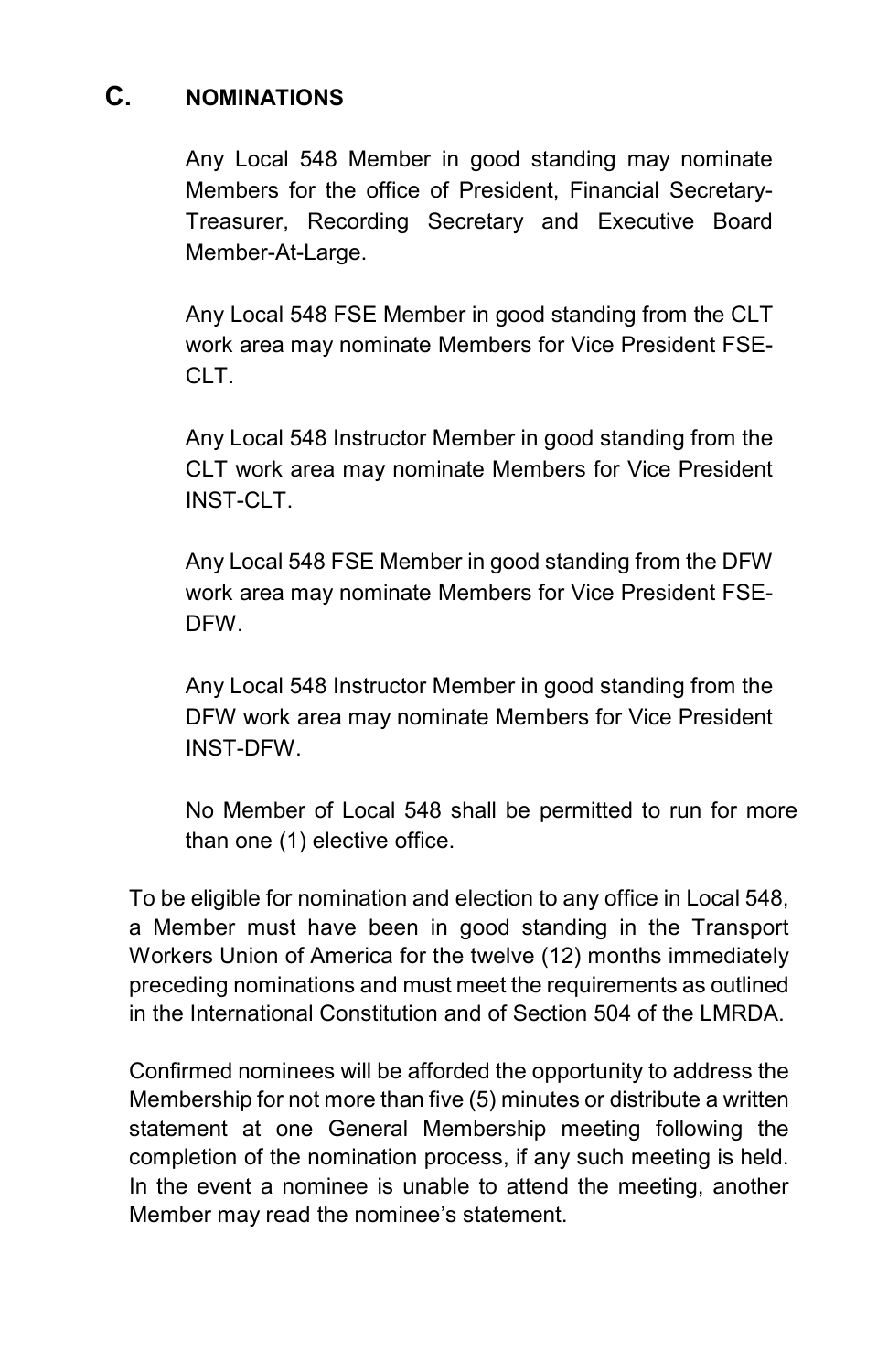# **D. ELECTION AND INSTALLATION OF LOCAL OFFICERS AND LOCAL EXECUTIVE BOARD**

Election and installation of elected Officers and Executive Board members will be as follows:

| <b>Officers</b>                          | <b>Sequence</b><br>to be<br>filled | <b>Elected From</b>                                      | <b>Filled by these</b><br>members                        |
|------------------------------------------|------------------------------------|----------------------------------------------------------|----------------------------------------------------------|
| President                                | 1st                                | <b>Entire Membership</b>                                 | <b>Entire Membership</b>                                 |
| <b>Recording Secretary</b>               | 2 <sub>nd</sub>                    | <b>Entire Membership</b>                                 | <b>Entire Membership</b>                                 |
| <b>Financial Secretary-</b><br>Treasurer | 3rd                                | <b>Entire Membership</b>                                 | <b>Entire Membership</b>                                 |
| <b>Vice President</b><br><b>FSE-CLT</b>  |                                    | Only FSE Members from<br>the CLT work area               | Only FSE Members from<br>the CLT work area               |
| <b>Vice President</b><br><b>INST-CLT</b> |                                    | <b>Only Instructor Members</b><br>from the CLT work area | <b>Only Instructor Members</b><br>from the CLT work area |
| <b>Vice President</b><br><b>FSE-DFW</b>  | 4th                                | Only FSE Members from<br>the DFW work area               | Only FSE Members from<br>the DFW work area               |
| <b>Vice President</b><br><b>INST-DFW</b> |                                    | <b>Only Instructor Members</b><br>from the DFW work area | <b>Only Instructor Members</b><br>from the DFW work area |

| <b>Local Executive</b><br><b>Board</b><br><b>Members (Other</b><br>than<br>Officers) | <b>Sequence</b><br>to be<br>filled | <b>Elected From</b> | <b>Filled by these</b><br>members |
|--------------------------------------------------------------------------------------|------------------------------------|---------------------|-----------------------------------|
| Members-At-Large                                                                     | 5th                                | Entire Membership   | <b>Entire Membership</b>          |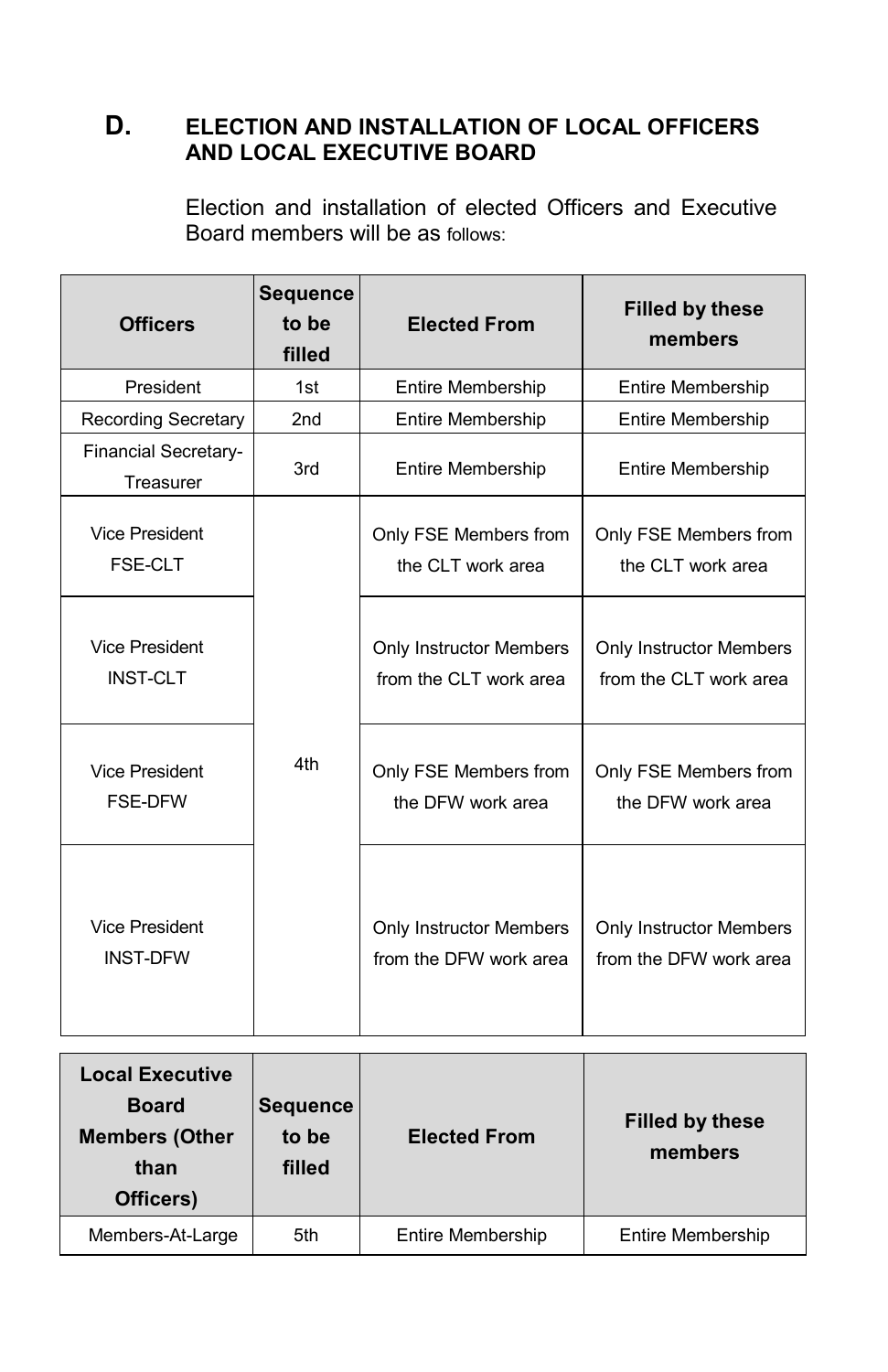# **E. VACANCIES**

In the event that a vacancy occurs in the office of President, the Executive Board shall determine which Vice President shall act as President for the unexpired term, and then the Executive Board shall call for an election within the Section and Base that Vice President represented to fulfill the term for that Vice President.

All vacancies in any office, except the office of President, shall be filled by secret ballot if less than half the normal term has been served. If more than half the normal term has expired prior to the vacancy, the office shall be filled by appointment of the Executive Board.

# **F. ELECTION PROTEST**

Any Member in good standing who believes they have been improperly denied the opportunity to be a candidate for an elective office or position, or who believes that an election in which they were a candidate was improperly conducted may file a complaint with the Election Committee. Any complaint regarding denial of the opportunity to be a candidate must be filed within fifteen (15) days of the denial and any complaint pertaining to the conduct of an election must be filed within fifteen (15) days after the results of the election have been made known. If dissatisfied with the action of the Election Committee on the complaint, the Member may within fifteen (15) days thereafter, or within thirty (30) days after filing the complaint with the Election Committee if the Election Committee has not taken final action on the complaint within that time, file an appeal to the Local Executive Board. If dissatisfied with the action of the Local Executive Board, the Member may within fifteen (15) days thereafter, or within thirty (30) days after filing the complaint with the Local Executive Board if the Local Executive Board has not taken final action on the complaint within that time, file an appeal to the International Union pursuant to the International Constitution.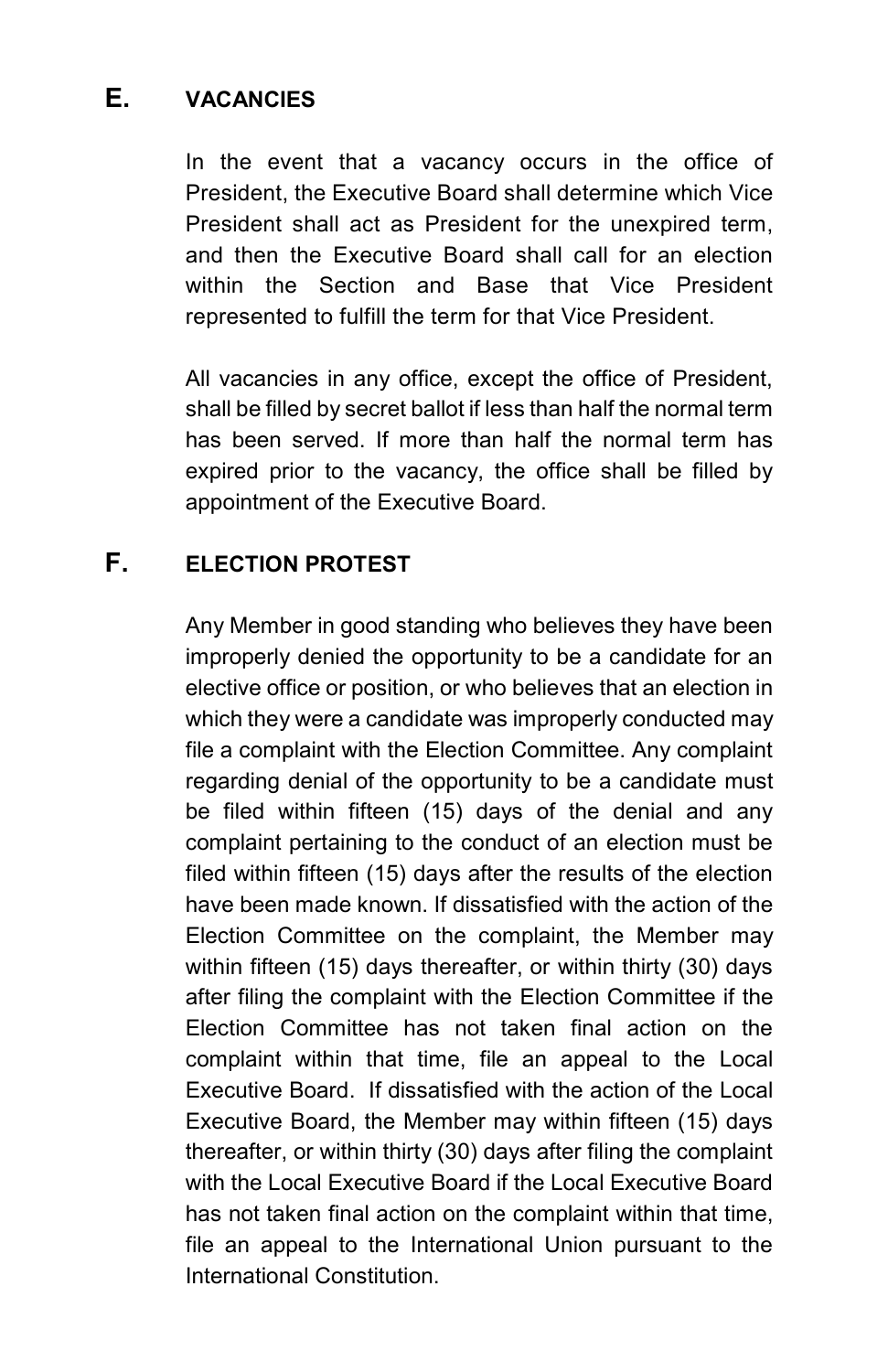#### **G. INTERNATIONAL CONVENTION**

The Local President shall be a delegate to the International Convention. If one or more additional Local delegates are allowed under Article XI Section 2 of the International Constitution, the Local shall conduct an election for any such Local delegate positions.

# **H. GENERAL MEMBERSHIP MEETINGS**

General Membership meetings will be held on a monthly basis unless the Executive Board determines that this is impractical in which case the Executive Board can call General Membership meetings on a bimonthly basis. Special meetings may be called by a majority of the Executive Board. Those present will constitute a quorum for all General Membership and Special meetings properly called. The President will chair all Regular and Special meetings. The Recording Secretary shall record minutes of all Regular and Special meetings. General Membership meetings may be held more frequently, if needed, and General Membership meetings and Special meetings may be conducted using electronic means (internet, video and/or phone conference) providing all participants are able to hear each speaker and hear and/or observe votes and actions at that meeting.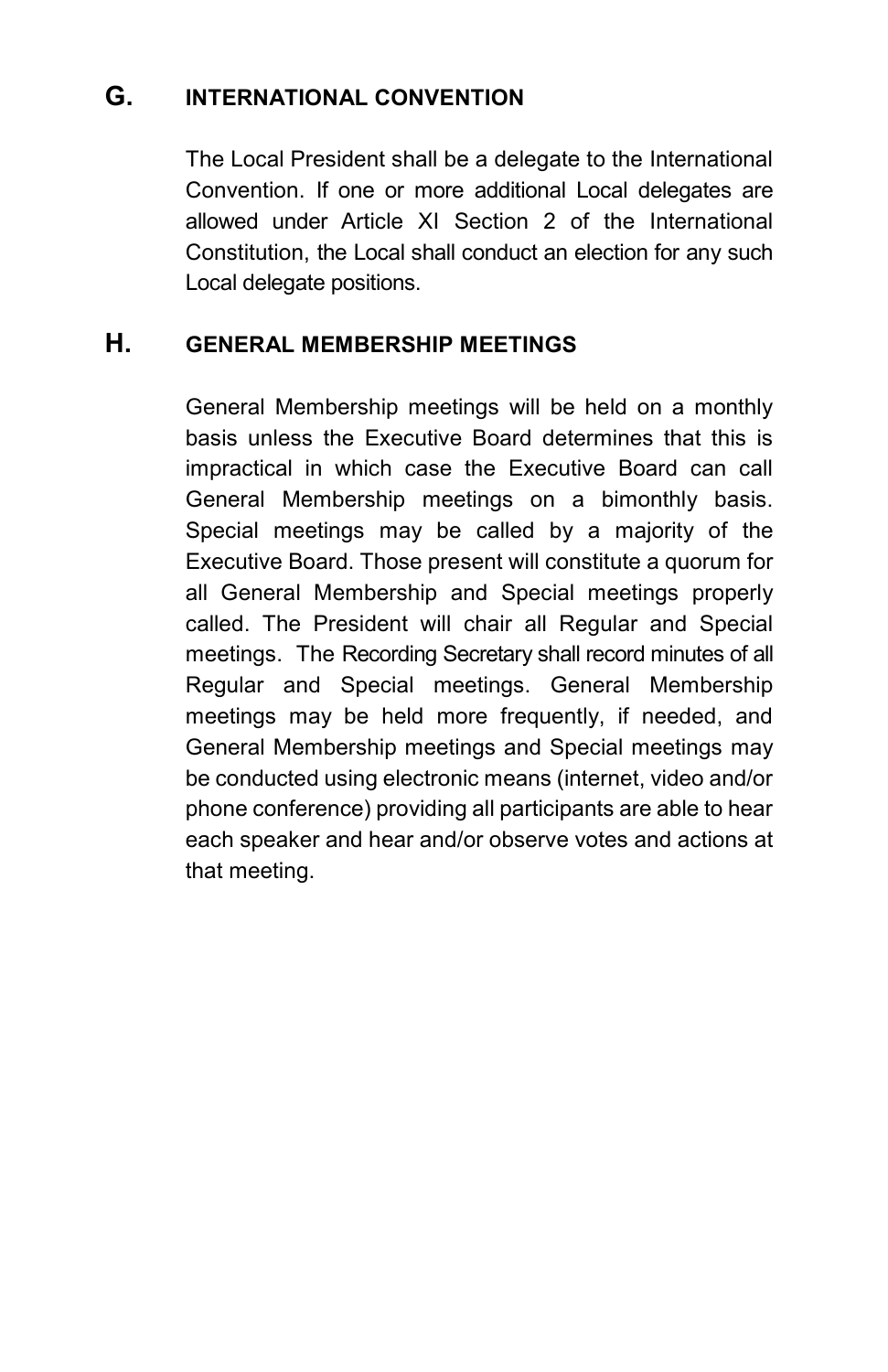# **I. LOCAL EXECUTIVE BOARD MEETINGS**

The Local Executive Board will meet once each month, or as needed, on a day fixed by the Board. The President, with five (5) days' notice to each Board Member, may call Special meetings of the Local Executive Board. A majority of Local Executive Board Members will constitute a quorum. The President shall abstain from all Local Executive Board votes except, in the event of a tie vote, the President will cast a vote as a tiebreaker. These meeting*s* may be conducted using electronic means (internet, video and/or phone conference) providing all participants are able to hear each speaker and hear and/or observe votes and actions of the Local Executive Board Members participating in the meeting. All meetings shall be conducted in accordance with Roberts Rules of Order, as most currently revised. Minutes shall be kept of all meetings; the minutes will record those who attended, those excused or unable to attend, resolutions introduced, whether the resolution passed or failed, how an attendee Executive Board Member voted on any resolution introduced (for or against or abstain), and numbers voting in a roll call; minutes will be distributed to all elected officials concerned.

# **J. SECTION AND GEOGRAPHICAL MEETINGS**

Meetings affecting only one Section of the Local shall be called by either of the Vice Presidents representing that Section with Local Executive Board approval. That Vice President shall report the results of the Section meeting at the next Local Executive Board meeting. Other Officers and Executive Board Members At Large may attend such meetings. Meetings affecting only one Base of the Local (DFW or CLT) shall be called by the Vice President in that Base with Local Executive Board approval. That Vice President shall report the results of the meeting at the next Local Executive Board meeting. Other Officers and Executive Board Members-At-Large may attend such meetings.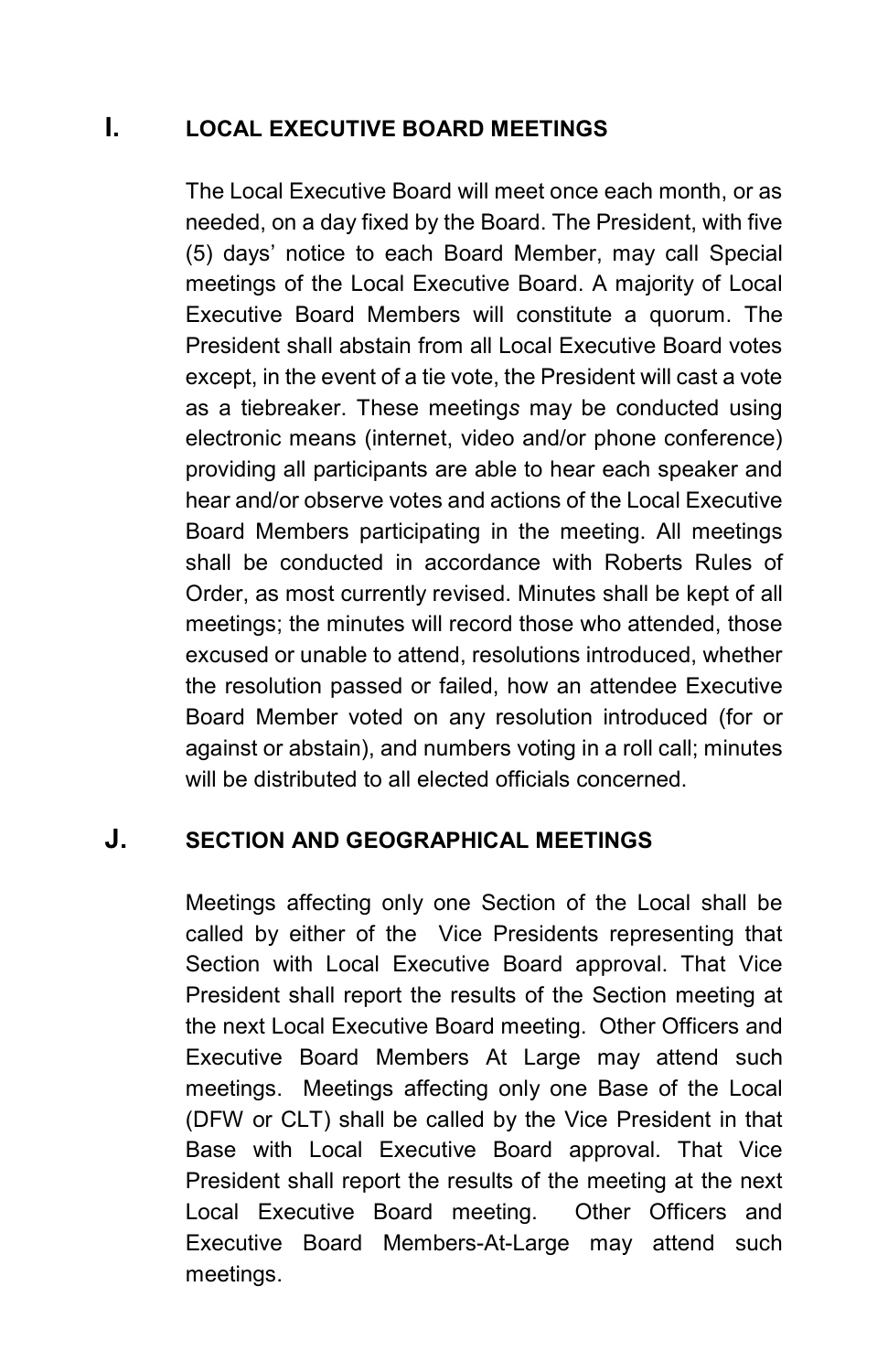# **K. MEETING CHAIRS**

General Membership, Local Executive Board, and Special meetings will be chaired by the President. In the event the President is not available then at the first such meeting (either General Membership, Local Executive Board, or Special meetings), the Vice President from the Section and Base other than that of the President shall chair the meeting; and the Chair for the next such meeting (the next General Membership, Local Executive Board or Special meetings for which the President is not available) shall be the other Vice President from that Base; and the Chair for the next such meeting shall be the Vice President from the opposite Section and Base; and the Chair for the next such meeting shall be the other Vice President from that Base; and thereafter, the Chair for any such meeting shall rotate in that order. (i.e.: if the President is from the FSE-DFW Section, the Chairs would be Vice President INST-CLT, then Vice President FSE-CLT, then Vice President INST-DFW, then Vice President FSE-DFW)

Section and Base meetings will be chaired by the Vice President from the respective Section or Base requiring the meeting.

# **L. MEETING CONDUCT**

All General and Section and Base meetings will be conducted in accordance with Roberts Rules of Order, as most currently revised. Discussions by a Member on any subject on the floor will be limited to three (3) minutes. Until all other Members who wish to speak have done so, no Member may speak twice on the same subject.

#### **M. POSTPONING MEETINGS**

Nothing herein will prevent the President or Local Executive Board from postponing a meeting (i.e. due to a holiday or some unforeseen incident).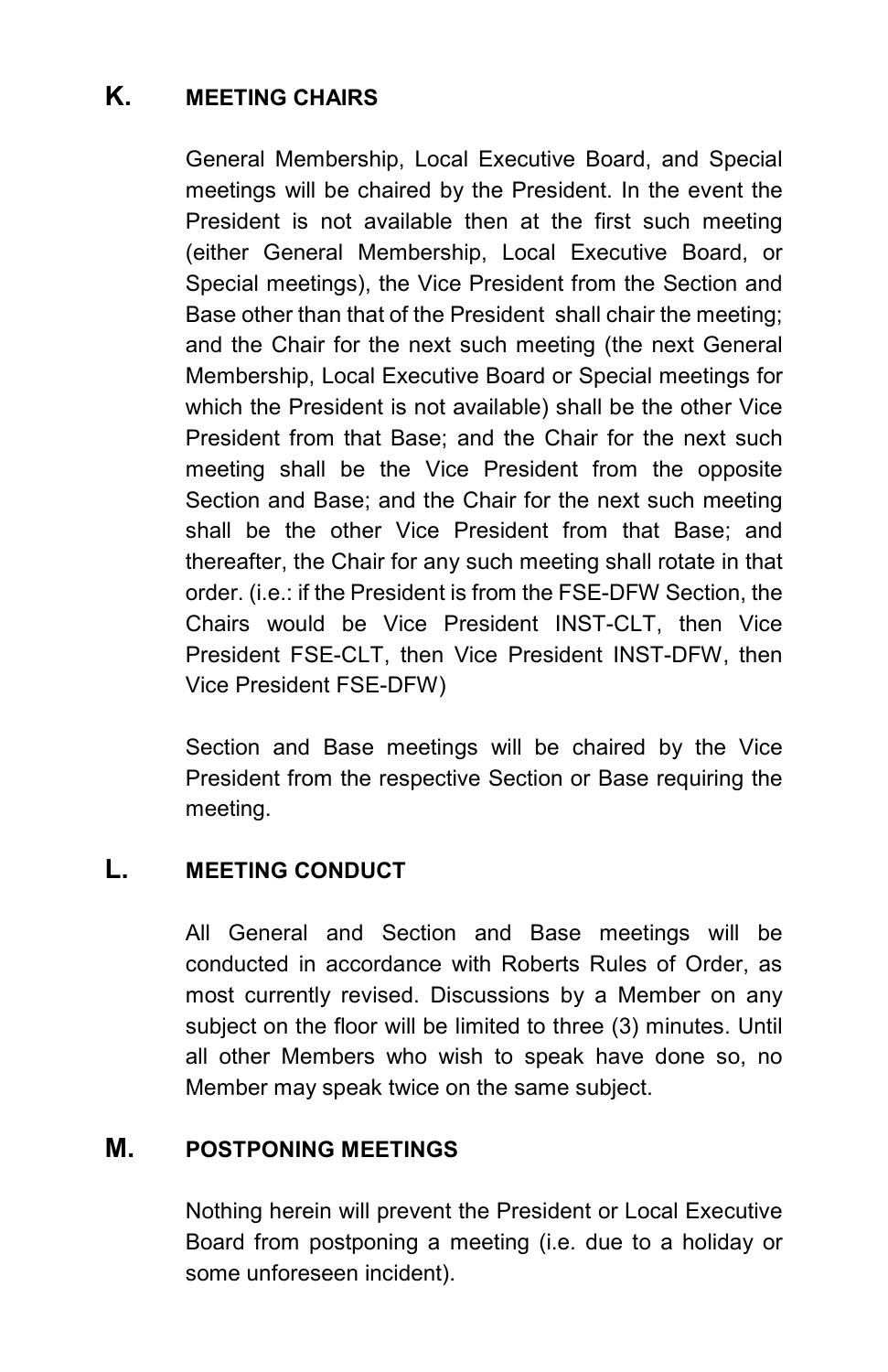#### **N. NOTIFICATION OF MEETINGS**

Except in emergency situations where telephone notice may be made to those Members affected, notice of General Membership and Special meetings will be published on the Local 548 website and by posting on work area bulletin boards ten (10) days in advance of the meetings, and will stipulate date, time, place and agenda.

Any Member in good standing may submit an Agenda item for the General Membership and Section meetings in writing to the Recording Secretary at least fifteen (15) days in advance of that meeting.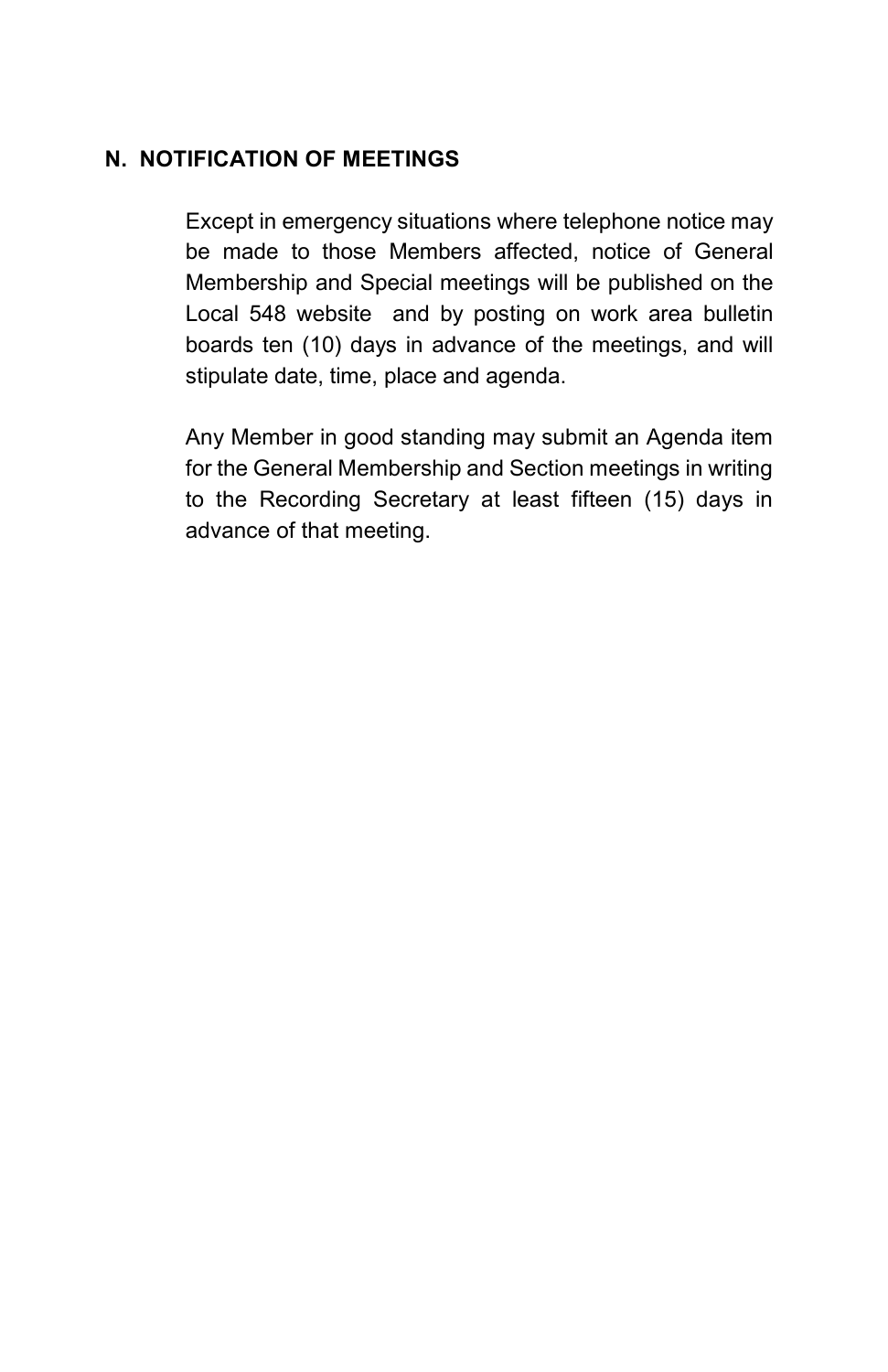#### **ARTICLE 6 - COMMITTEES**

#### **A. STANDING COMMITTEES**

The Local Executive Board may appoint from among the Membership in good standing the following permanent Standing Committees to assist the Local Officers and report at regular intervals to the Local Executive Board:

- Safety
- FSE Negotiations (comprised of FSE Members)
- AA Instructor Negotiations (comprised of AA Instructor Members)
- Envoy Instructor Negotiations (comprised of Envoy Instructor Members)
- **Grievance**
- Veterans
- Working Women
- Training and Education
- COPE and Legislative Affairs
- Retirement and Retiree Outreach
- **•** Jumpseat and Employee Travel
- Professional Standards

# **B. AD HOC COMMITTEES**

The Local Executive Board may appoint Ad Hoc Committees from time to time as may be necessary, for efficient conduct of the Local.

# **C. COMMITTEE ACTIVITIES**

Committees will engage in such activities as may be required by their respective functions under the supervision of the President and the Local Executive Board. Each Committee Chair shall provide a report to the Recording Secretary in advance of each Local Executive Board meeting.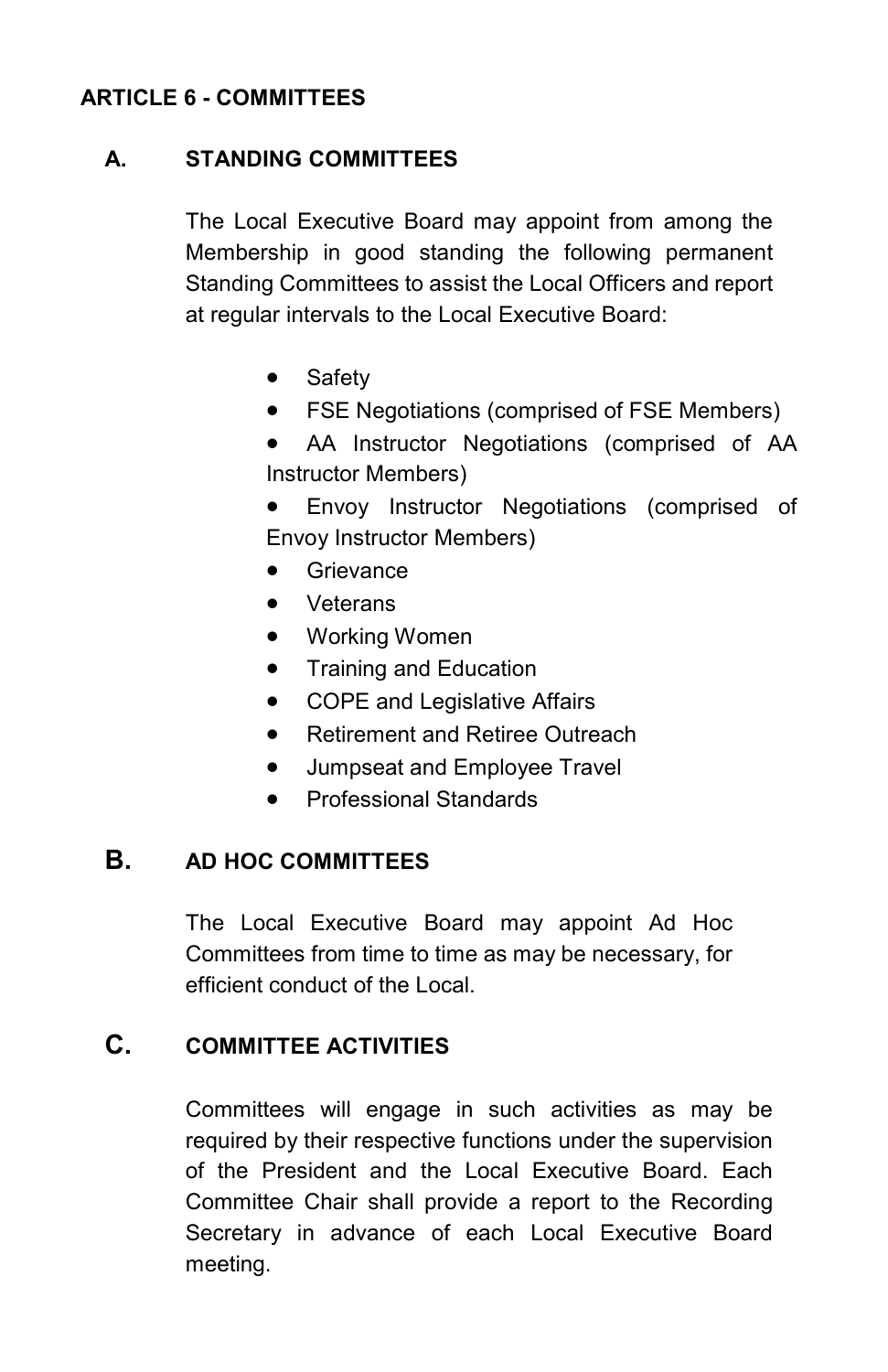# **D. LIABILITY OR INDEBTEDNESS**

No committee may incur liability or indebtedness on behalf of the Local without prior authorization from the Local Executive Board.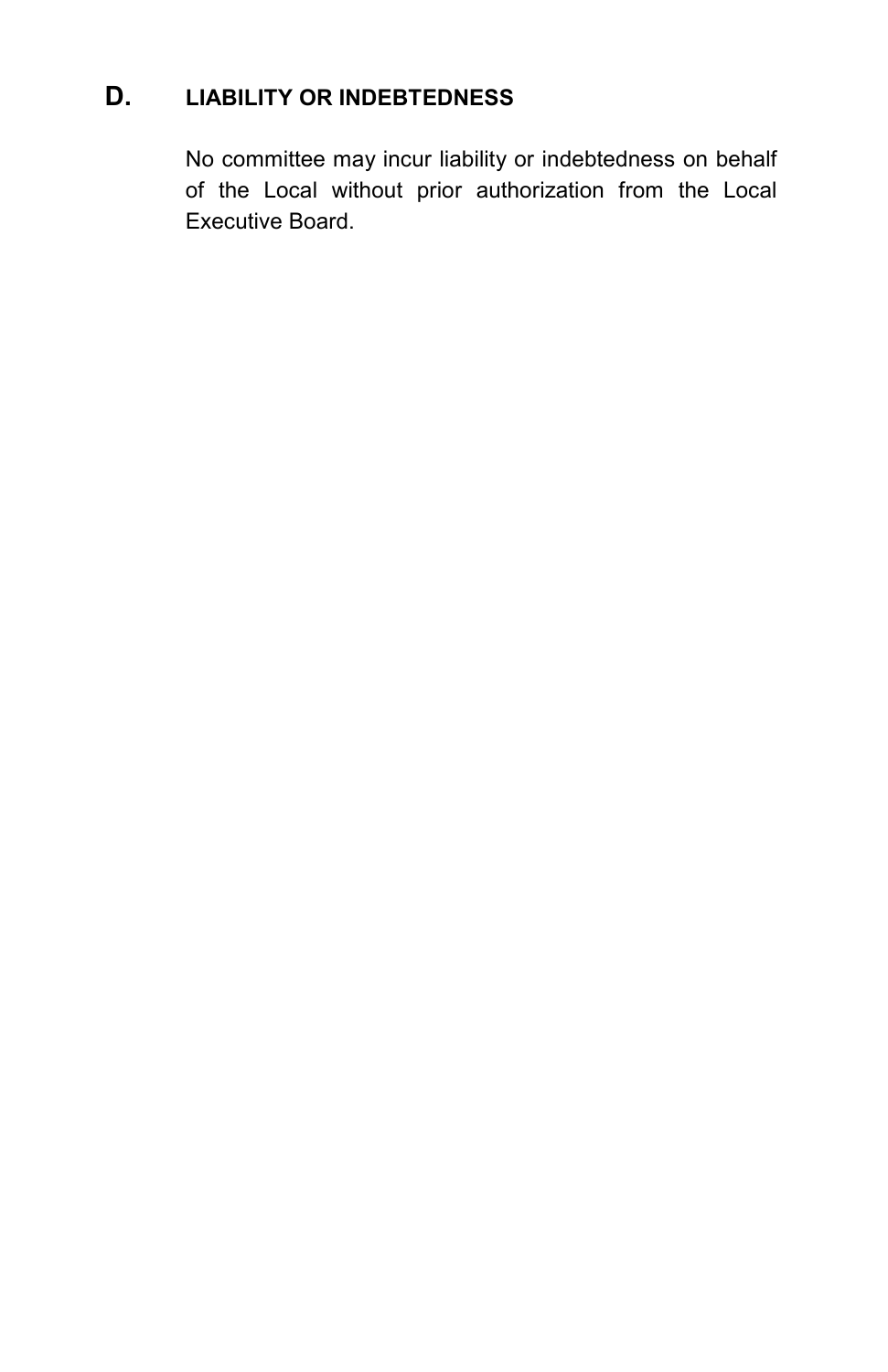# **ARTICLE 7 - GRIEVANCES**

#### **A. GRIEVANCE HANDLING**

Grievances will be handled in accordance with the respective Section's Collective Bargaining Agreement.

#### **B. LOCAL GRIEVANCE SCREENING COMMITTEE**

Denied grievances will be brought to the Local Executive Board before they are advanced to arbitration. The Local Executive Board shall have the authority to proceed with the grievance or to withdraw any grievance it considers to be without sufficient merit under the respective Collective Bargaining Agreement in accordance with the International Constitution.

#### **C. RECORDS**

The Vice Presidents, with the assistance of the Base Section Chairs, will keep a written record of all grievances, settlements, related correspondence, and references. The Vice Presidents will consult and work with the Vice President from the other Base (as applicable) on such matters.

#### **D. BYPASSING THE GRIEVANCE PROCESS**

No Member shall by-pass the grievance process of these By-Laws or of the respective Collective Bargaining Agreement.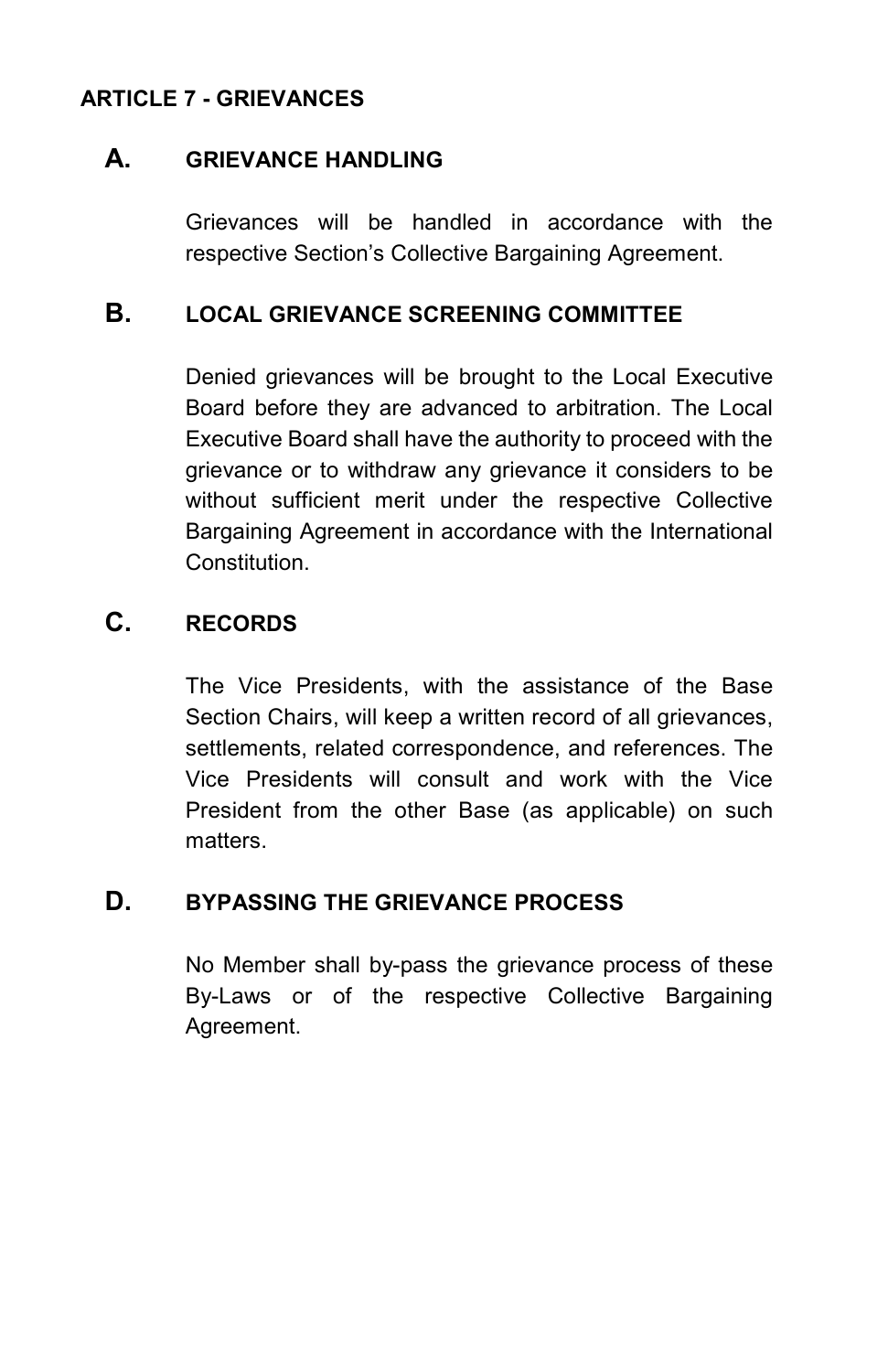#### **ARTICLE 8 - FINANCE AND EXPENSES**

# **A. MONTHLY DUES**

Any person accruing seniority on a seniority list of Local 548 will be required to pay monthly dues starting sixty days following the date of employment, if such date occurs prior to or on the fifteenth  $(15<sup>th</sup>)$  day of the month, or the next month if it occurs after the fifteenth (15<sup>th</sup>), subject to provisions contained in the International Constitution.

# **B. BUDGET**

The Local Executive Board will adopt a budget at the first meeting following installation, or at such other meetings as may be deemed necessary and the Local Executive Board will be guided by such budget in conducting the affairs of the Local.

# **C. ROUTINE EXPENDITURES**

The following expenditures will be deemed routine items payable by check or wire transfer signed by the President and Financial Secretary-Treasurer, in accordance with these By-laws, without prior approval of the Local Executive Board or the Membership:

- Budgeted per capita levies to the International Union (including Quill Scholarship fees),
- Budgeted per capita levies to State AFL-CIO and Labor Councils,
- Budgeted insurance payments covering Officers and office personnel on pay status or employed by the Local,
- Compensation or stipends (if any) for Local Officers, Board Members-At-Large, Base Section Chairs, and shop stewards.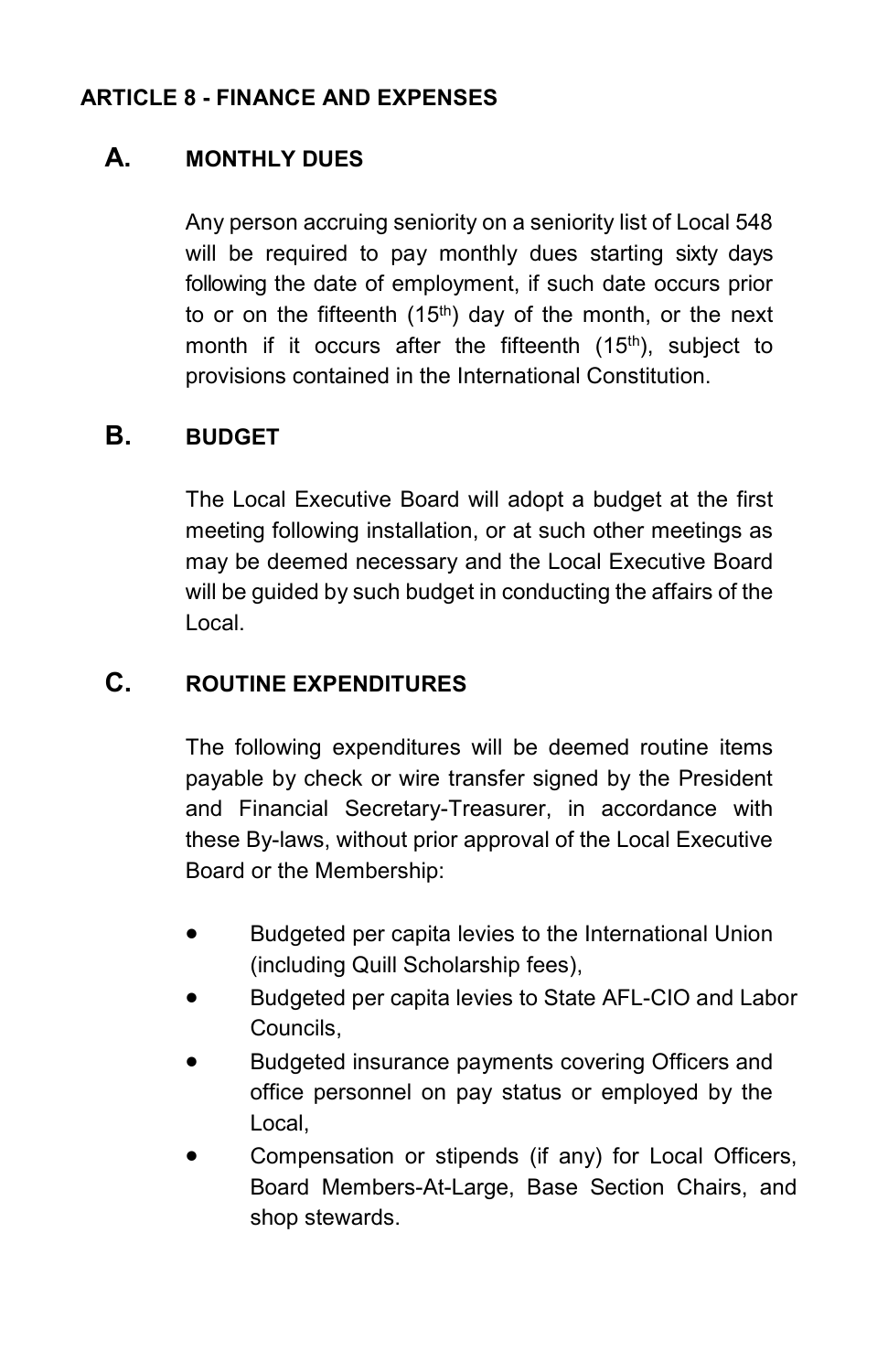- Expenses previously authorized by the Local Executive Board for Local Officers and Members of Standing or Ad Hoc committees.
- Lost time wages for Local Officers on Union Business,
- Lost time wages for Members (other than Officers) as specifically authorized in advance by the President and Financial Secretary-Treasurer,
- Budgeted salaries of office employees (if any) in such amount as has been authorized by the Local Executive Board,
- Budgeted office rent and utility bills (if any),
- Required meeting hall rents and related expenses,
- Budgeted expenses incurred for office telephone, internet, stationary, postage, supplies and printing,
- Budgeted auditing service payments to Certified Public Accountant(s),
- Actual arbitration costs,
- Budgeted subscription to publications,
- Budgeted fire, theft, and liability insurance,
- Budgeted bonding costs as required by the International Constitution.

# **D. NON-BUDGETED EXPENDITURES**

The following are examples of non-budgeted expenditures which will be deemed items payable by check or wire transfer signed by the President and Financial Secretary-Treasurer, in accordance with these By-laws, only with prior approval of the Local Executive Board:

- Purchase of required office equipment,
- Retirement gifts,
- Memorial gifts,
- Miscellaneous items involving expenditures of more than one hundred U.S. Dollars (\$100.00)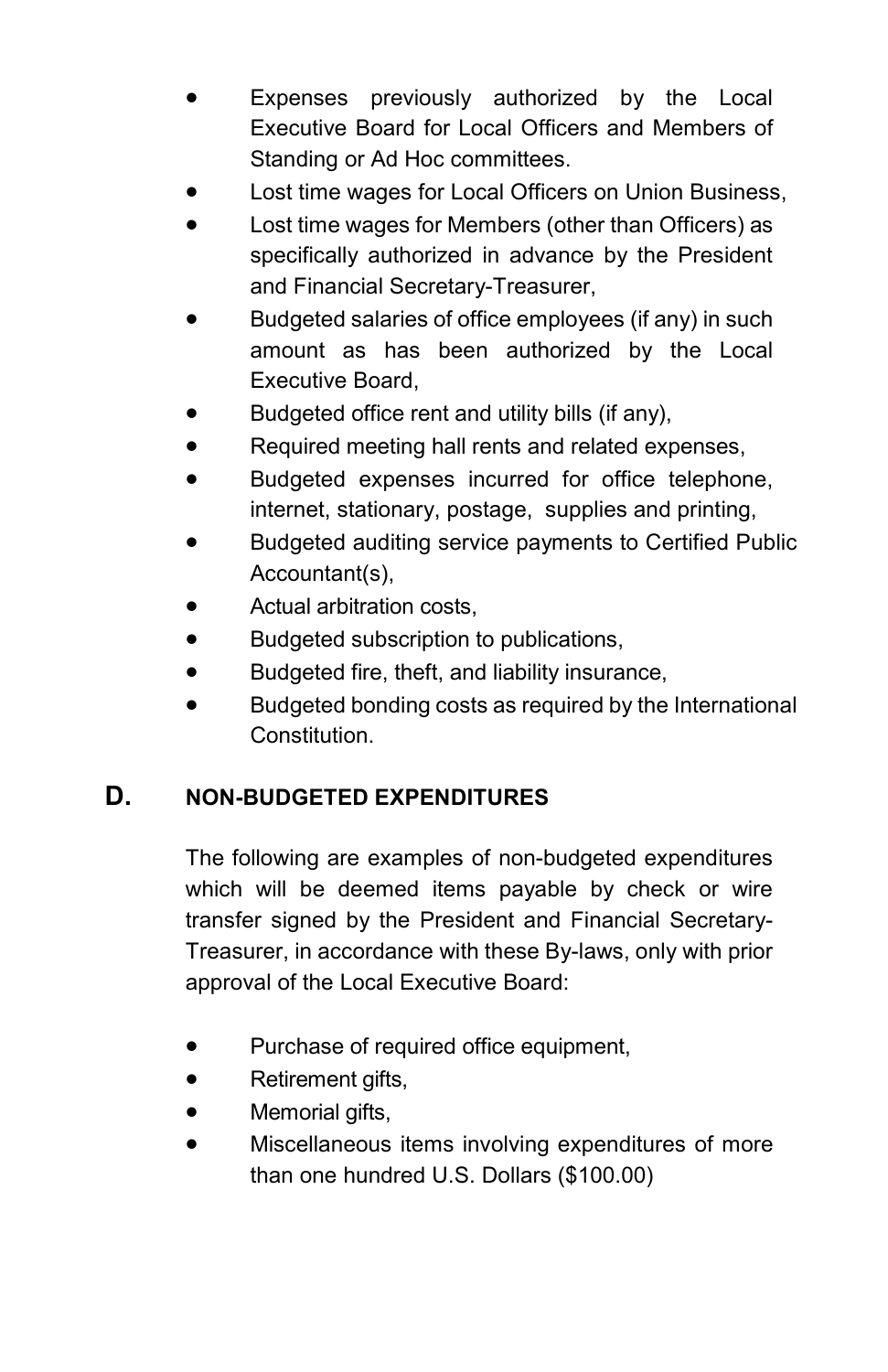#### **E. EXPENSE REIMBURSEMENT**

No reimbursement (other than outlined previously) will be made for expenses incurred in the name of the Local without the approval of the Local Executive Board. Expense reports with itemized receipts must accompany all requests for reimbursement.

# **F. COMPENSATION**

The Local Executive Board shall have the authority to set compensation and compensation guidelines. The compensation guidelines will be set by the Local Executive Board subject to approval by a majority vote of the Membership at a Membership Meeting, provided that at least fifteen (15) days prior to the vote at the membership meeting notice of the meeting and the issue to be voted upon shall be effectively communicated to the Members.

# **G. PER DIEM**

A per diem will be set by the Local Executive Board. When a Member or Officer is away from their normal area of work as an official representative of the Local, a per diem will be paid.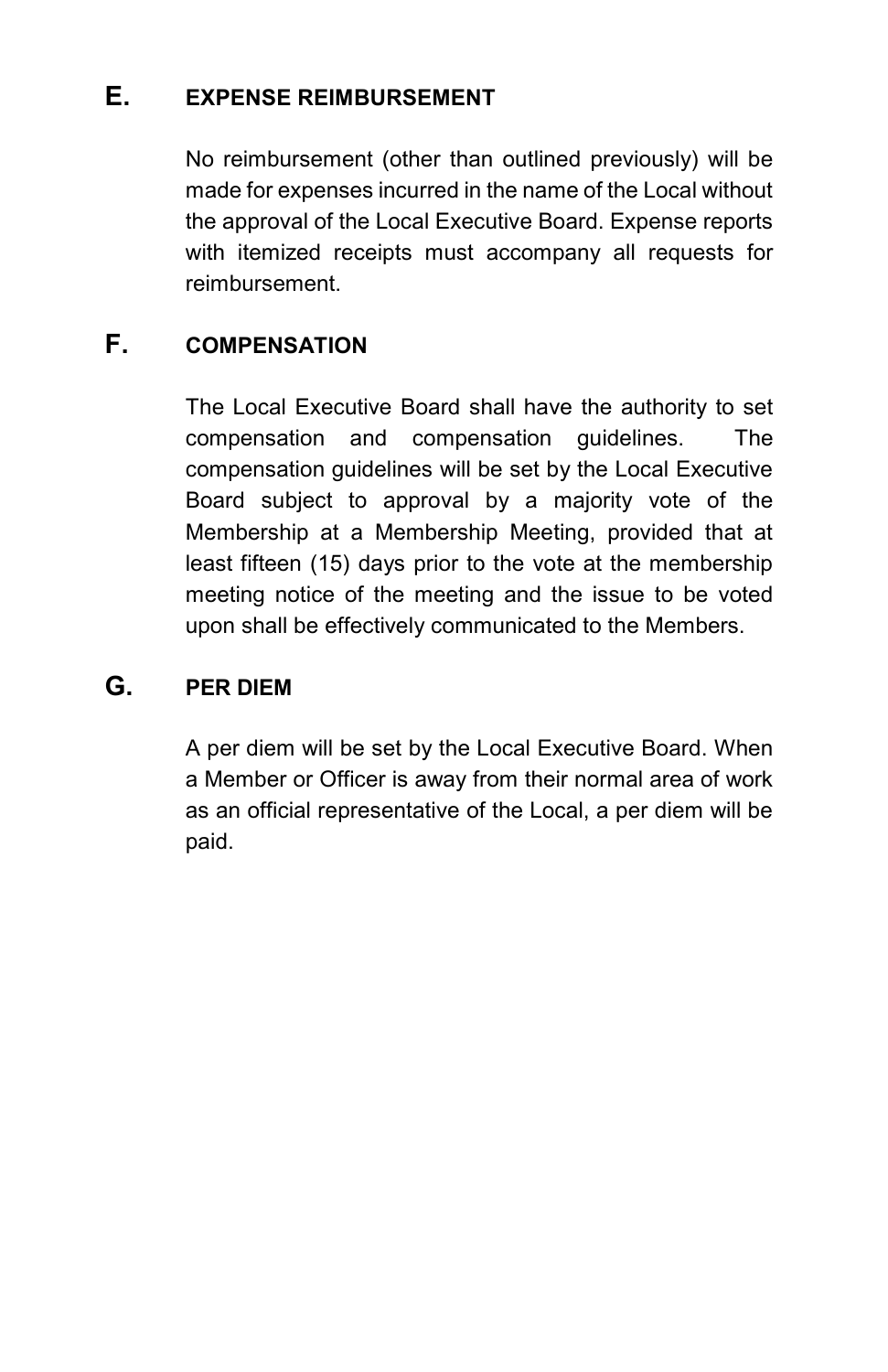# **H. UNION BUSINESS (CHARGEABLE LOST TIME WAGES)**

The approval of the President and the Financial Secretary-Treasurer will be required before any Member (other than an Officer) is taken off the job to work for the Local or to attend a Local Executive Board meeting. The President and Financial Secretary-Treasurer may approve work schedule coverage if they believe it is in the best interests of the Local.

The Local Executive Board will authorize pay for Members who are on Union Business (UB) for lost time wages. The amount paid for UB lost time shall be the equivalent wages and overrides that said Member would earn while on duty for that work schedule missed including any surcharges assessed by the employer when billing the Local for the lost time.

# **I. LOCAL EXECUTIVE BOARD MEETINGS**

Members required to attend Local Executive Board meetings may receive an amount set by the Local Executive Board to offset mileage and other expenses. The Local will compensate the company for lost time wages (if any).

#### **J. MEMBERSHIP MEETINGS**

Local Officers who are required to attend General Membership meetings may receive an amount set by the Local Executive Board to offset mileage and other expenses. The Local will compensate the company for lost time wages (if any).

# **K. FINANCIAL REPORT**

A financial report is to be given at each Local Executive Board and General Membership meeting by the Financial Secretary-Treasurer.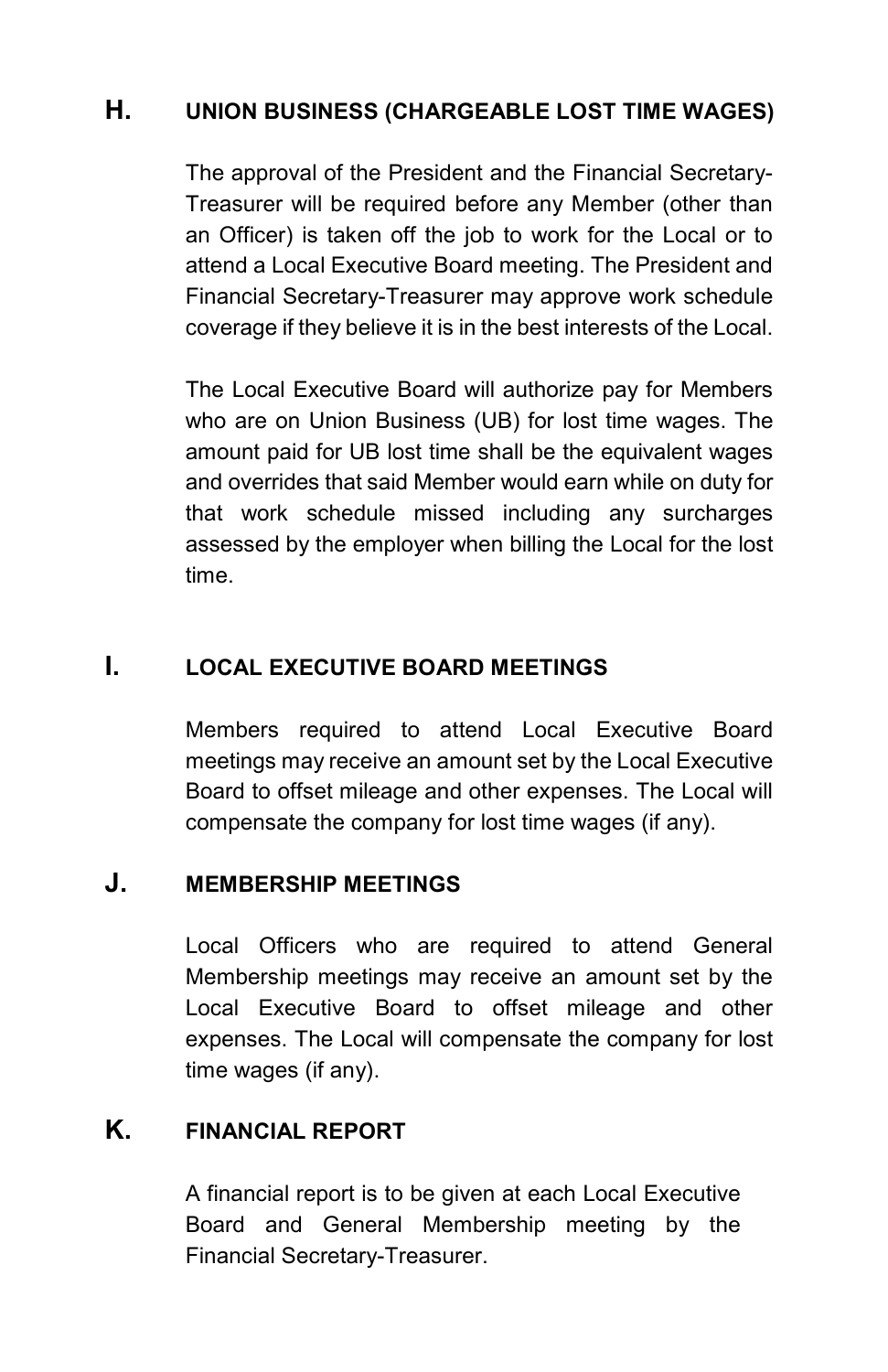# **L. COMPANY REQUESTED UNION BUSINESS (NON-CHARGEABLE LOST TIME WAGES)**

The approval of the President and the Financial Secretary-Treasurer will be required before any Member (other than an Officer) is taken off the job to work any companyrequested and company-paid union business duty (not chargeable as lost time). This duty may include joint labormanagement meetings, task force meetings, steering committees, safety committees, governmental boards, training committees, accident investigations, conferences, etc.

#### **M. FINANCIAL CONSULTANT**

The Local Executive Board may retain a financial consultant as deemed necessary to provide services to the Local.

#### **N. GENERAL DISTRIBUTIONS**

In any calendar year, the Local may not engage in a general distribution among individual Members where the value of the item(s) or cash distributed exceeds in total fifty dollars (\$50) to any individual Member.